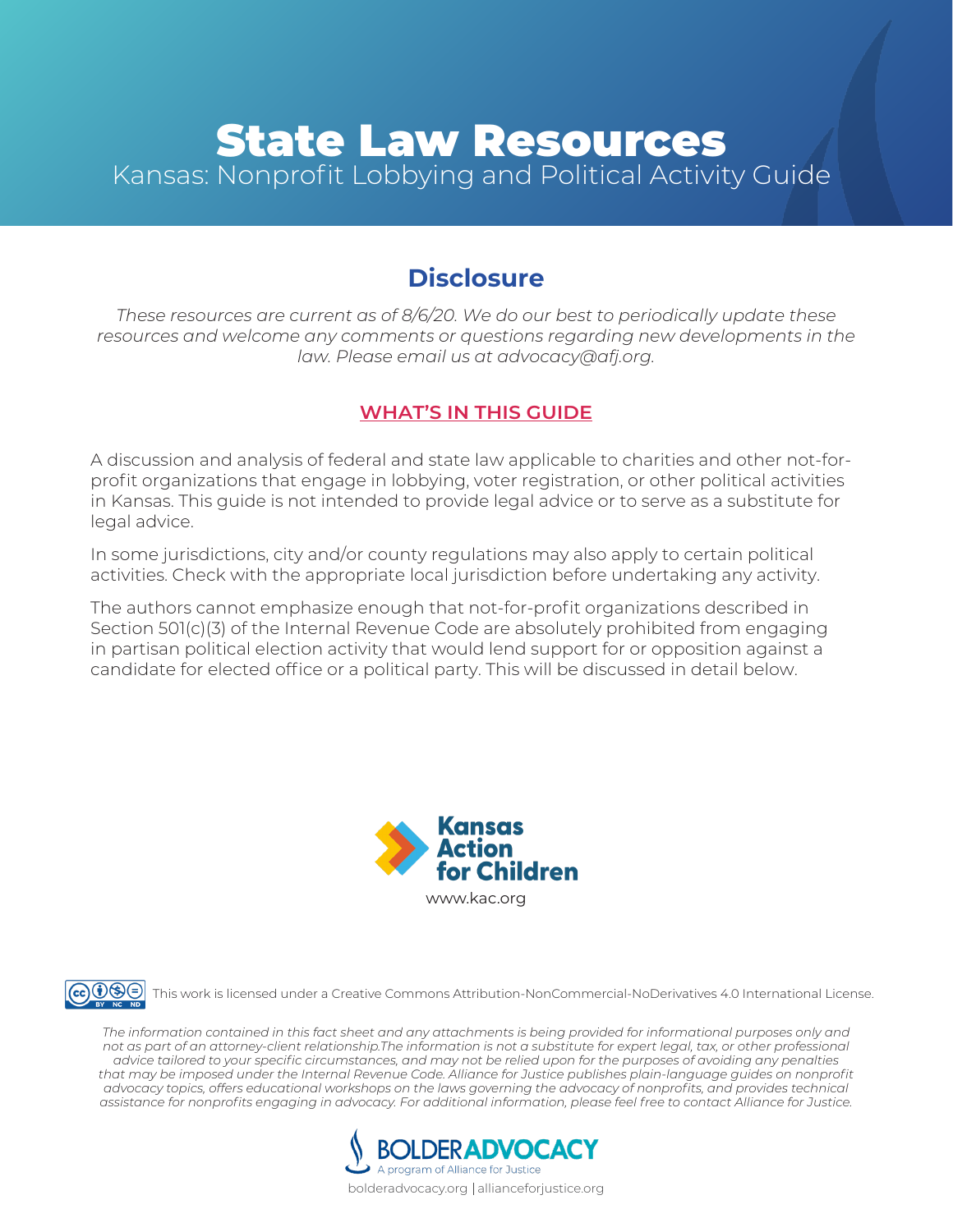# **Contents**

# **[Detailed Overview](#page-2-0)**

#### **[Nonprofits and Lobbying Regulations](#page-3-0) Federal Tax Law Analysis**

*[Lobbying Generally](#page-3-1) [Grassroots vs. Direct Lobbying](#page-3-2) [501\(c\)\(3\) Organizations and Lobbying](#page-4-0) [501\(h\) Election](#page-5-0) [501\(c\)\(4\) Organizations and Lobbying](#page-7-0)*

#### **[State Tax Law Analysis](#page-8-0)**

*[Generally](#page-8-1) [Kansas Lobbying Registration Requirements](#page-8-2) [Kansas Lobbying Reporting Requirements](#page-10-0) [Kansas Lobbying Regulations and Restricted Activity](#page-11-0) [Definitions](#page-12-0)*

# **[State and Local Contact Information](#page-17-0)**

# **[Nonprofits and Political Activities](#page-18-0)**

#### **[501\(c\)\(3\) Organizations](#page-18-1)**

*[Generally](#page-18-2) [Permissible Activity](#page-19-0)*

#### **[Other Nonprofit Organizations](#page-24-0)**

 *[501\(c\)\(4\) Organizations](#page-24-1)* 

**[State-Specific Contribution Limits](#page-24-2)**

*[Overview of Kansas Campaign Finance](#page-24-3) [Contribution Limits and Source Restrictions](#page-25-0) [Communications](#page-27-0) [Political Action Committees](#page-29-0)*

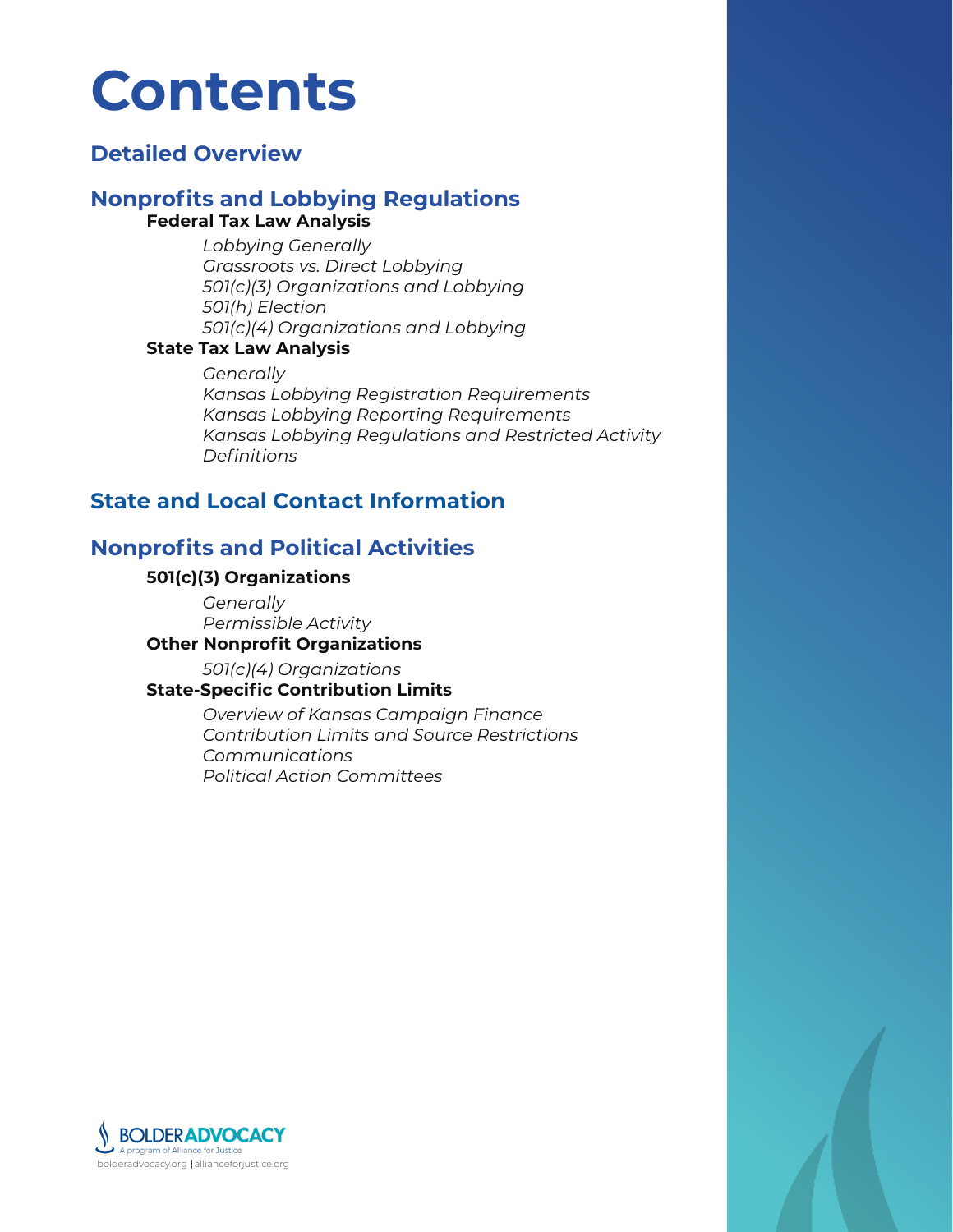# <span id="page-2-0"></span>Detailed Overview

This guide is intended as a resource for nonprofits that want to shape public policy and encourage civic engagement as part of their organization's mission.

This guide will cover how nonprofits can engage in lobbying, non-lobbying advocacy, and election year activities, such as voter registration and voter guides, while maintaining tax-exempt status under the Internal Revenue Code. Within each of the three types of activities there are both state and federal laws and regulations that determine how and to what extent nonprofits can engage in these activities while maintaining tax-exempt status.

The US Tax Code grants certain nonprofit organizations tax-exempt status. Some examples of tax-exempt entities include private foundation, public charities, community foundations, social welfare organizations, labor & agricultural organizations and trade associations, but there are many others. Even the NFL is a tax-exempt, nonprofit trade association that must follow certain rules and regulations.

Section 501 of the Internal Revenue Code (i.e. Tax Code) distinguishes between different types of organizations based on the organization's purpose and funding source. As will be detailed below, as to lobbying, nonlobbying advocacy, and voter registration, it is most important to understand the difference between organizations that fall under 501(c) (3) and those that fall under other 501(c) subsections.

#### **Examples of Kansas Nonprofits:**

Kansas Action for Children; Wichita Community Foundation; Sunderland Foundation; Alliance for a Secure Kansas; Kansas Association of Realtors; Kansas Farmers Union; and the ACLU of Kansas.

Nonprofit charitable organizations that fall under 501(c)(3) of the Code are generally more limited and regulated when engaging in lobbying and voter registration activities and are completely prohibited from attempting to influence candidate elections. A 501(c)(3) organization is "organized and operated exclusively for religious, charitable, scientific, testing for public safety, literary, or educational purposes or to foster national or international amateur sports competition or for the prevention of cruelty to animals." 1

Nonprofit organizations that are described under other 501(c) subsections are not as restricted from engaging in lobbying, advocacy, and voter registration activities. For instance, a 501(c)(4) organization is an organization "operated exclusively for the promotion of social welfare, or local associations of employees…the net earnings of which are devoted exclusively to charitable, educational, or recreational purposes."2 Typically, 501(c)(4) organizations are the primary 501(c) organizations engaged in lobbying activities, which is why there will often be an emphasis on the difference between  $501(c)(3)$  and  $501(c)(4)$ organizations.

- 501 U.S.C. § 501(c)(3).
- 2 501 U.S.C. § 501(c)(4).

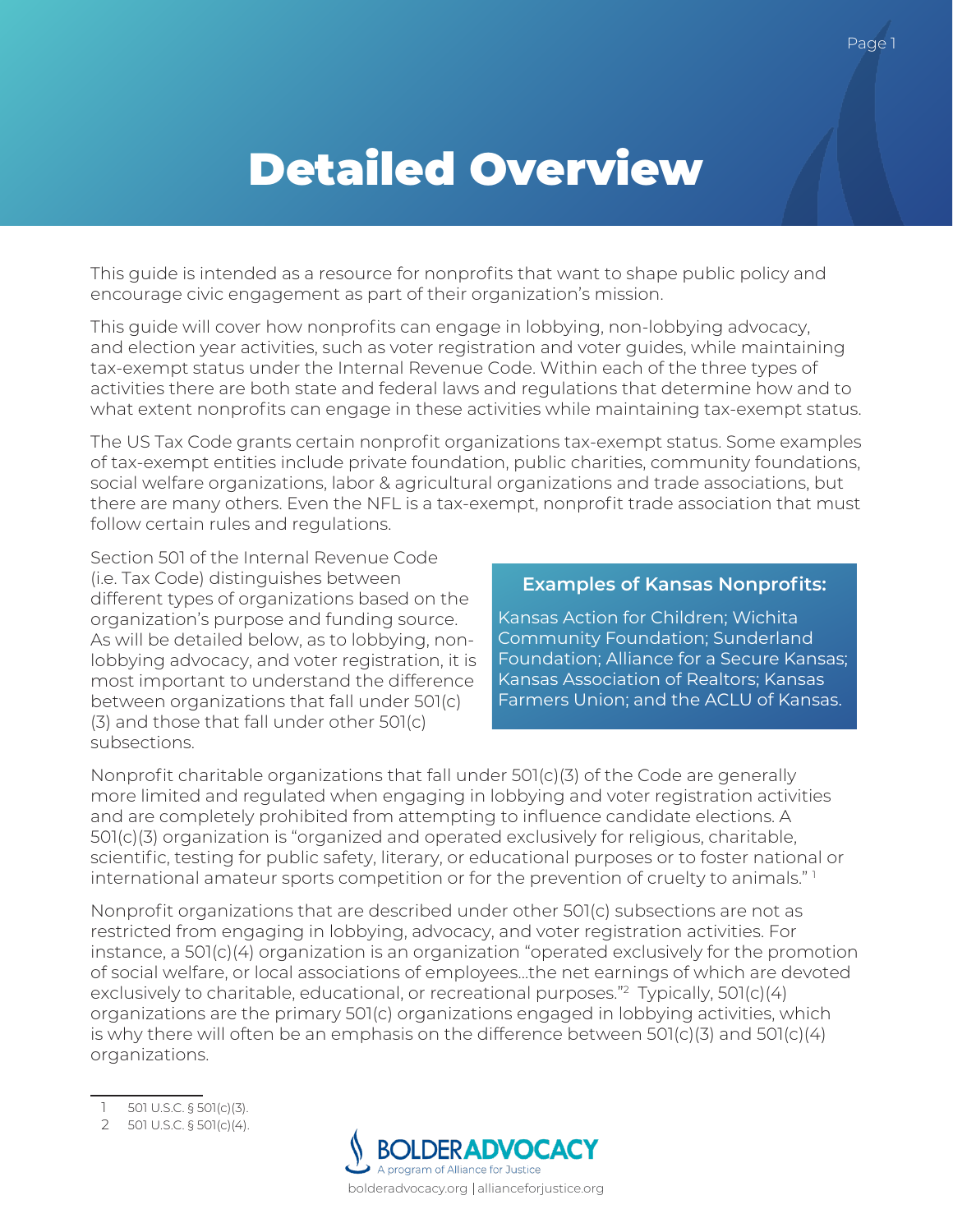# <span id="page-3-0"></span>Nonprofits and Lobbying Regulations

# **Federal Tax Law Analysis**

# <span id="page-3-1"></span>**LOBBYING GENERALLY**

Under federal tax law, lobbying is the act of attempting to influence legislation.

- Influencing legislation means:
	- o Any attempt to influence legislation by affecting the opinions of the general public or any segment thereof (grassroots lobbying), and
	- o Any attempt to influence any legislation through communication with any member or employee of a legislative body, or with any government official or employee who may participate in the formulation of the legislation (direct lobbying)<sup>3</sup>
- Influencing legislation does not include:
	- o Making available the results of nonpartisan analysis, study, or research;
	- o Providing technical advice or assistance to a governmental body
	- o Appearances before, or communications to, any legislative body with respect to a possible decision of such body which might affect the existence of the organization, its power and duties, tax-exempt status, or the deduction of contributions to the organization;
	- o Communications between the organization and its bona fide members with respect to legislation or proposed legislation of direct interest or the organization and such members (provided the communication does not encourage the members to contact their lawmakers or engage in grassroots lobbying; and
	- o Any communication with a government official or employee except when attempting to influence legislation

# <span id="page-3-2"></span>**GRASSROOTS VS. DIRECT LOBBYING**

- Grassroots Lobbying A communication that refers to specific legislation, reflects a view on the legislation, and encourages the recipient of the communication to take action with respect to the legislation. 4
	- o Call to action the phrase encouraging the recipient to take action with respect to the legislation.<sup>5</sup>



<sup>3 26</sup> U.S.C. § 4911(d); 26 C.F.R. § 56.4911-2(b).

<sup>4 26</sup> C.F.R § 56.4911-2(b)(2)(ii)

<sup>5</sup> Id.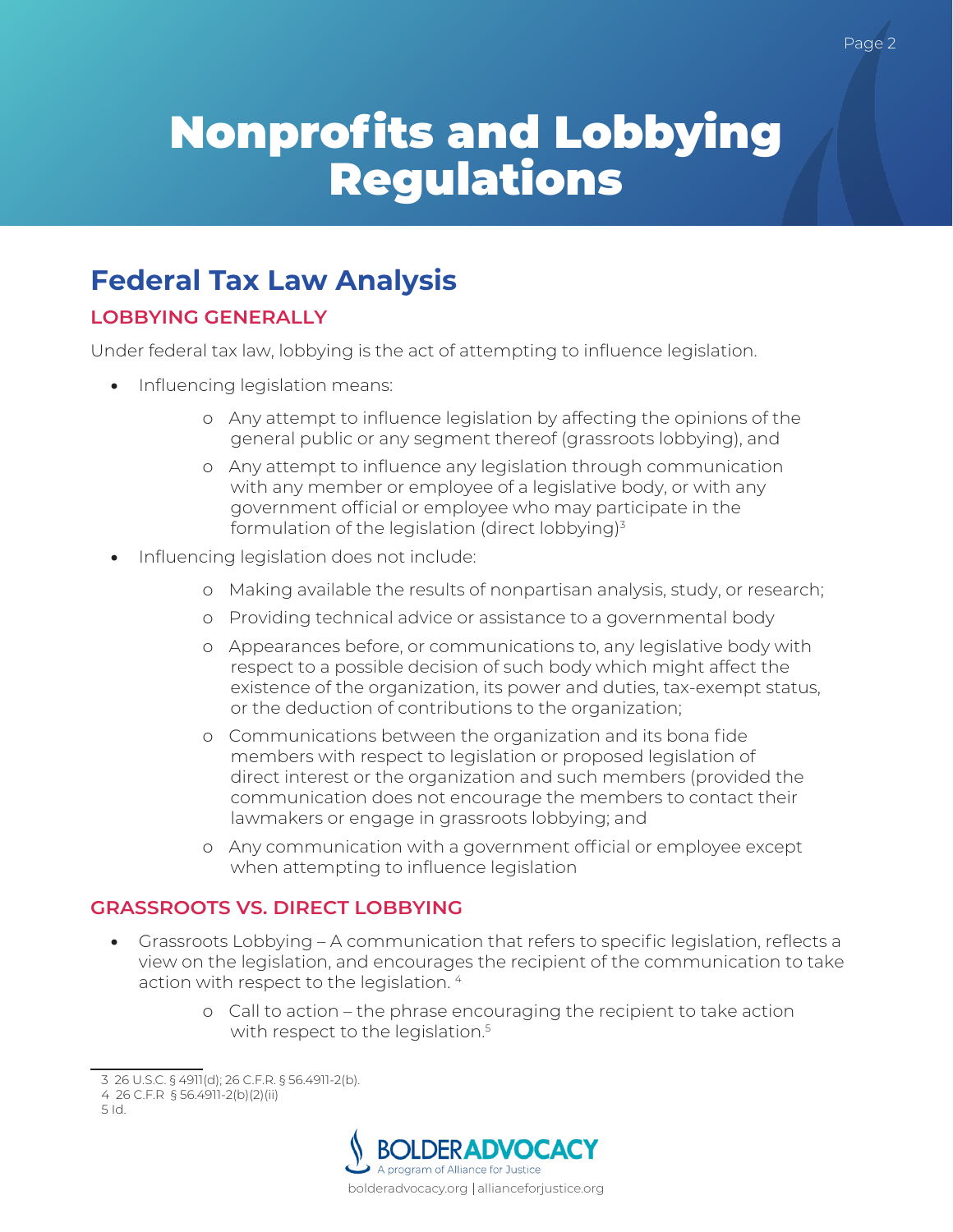• Direct Lobbying – A communication with a legislator or government official where the communication refers to specific legislation and reflects a view on the legislation.<sup>6</sup>

## <span id="page-4-0"></span>**501(c)(3) ORGANIZATIONS AND LOBBYING**

#### **Member Communications**

Special IRS rules apply to "member communications."

For those c3 nonprofits that have members who contribute dues or volunteer in more than a nominal manner, the organization may send out notices to the members that expresses a view on legislation of interest to members, and that communication and the staff time spent preparing the communication is NOT lobbying.

However, if a c3 organization communicates with their members and asks them to contact their legislators to express a view on legislation, then that communication amounts to "Direct lobbying."

Likewise, if a c3 organization communicates with their members and asks them to urge their friends and family to contact their Members of Congress about specific legislation, then that communication is "grassroots lobbying."

#### **Substantial Part Rule Generally**

501(c)(3) public charities are permitted to lobby (influence legislation), but they must not exceed their allotted limit. A 501(c)(3) public charity must ensure that no substantial part of the activities of the organization is carrying on propaganda or otherwise attempting to influence legislation. This is known as the "Substantial Part Test."

Unfortunately, the Substantial Part Test is subjective and has not been applied uniformly. Some courts have found that lobbying expenditures of 5% of the charity's overall budget were not considered substantial. Other courts have rejected using a percentage test.7 The IRS considers a variety of factors, including the time devoted, by both compensated and volunteer workers, and the expenditures devoted by the activity, when determining whether the lobbying activity is substantial.<sup>8</sup>

According to the IRS, under the Substantial Part Test, "an organization that conducts excessive lobbying in any taxable year may lose its tax-exempt status, resulting in all of its income being subject to tax. $9$  In addition, section 501(c)(3) organizations that lose their tax-exempt status due to excessive lobbying, other than churches and private foundations,



<sup>6</sup> Id.

<sup>7</sup> Seasongood v. Commissioner, 227 F.2d 907 (6th Cir. 1955).

<sup>8</sup> Measuring Lobbying: Substantial Part Test, Feb. 15, 2020, https://www.irs.gov/charities-non-profits/measuring-lobbyingsubstantial-part-test.

<sup>9</sup> Id.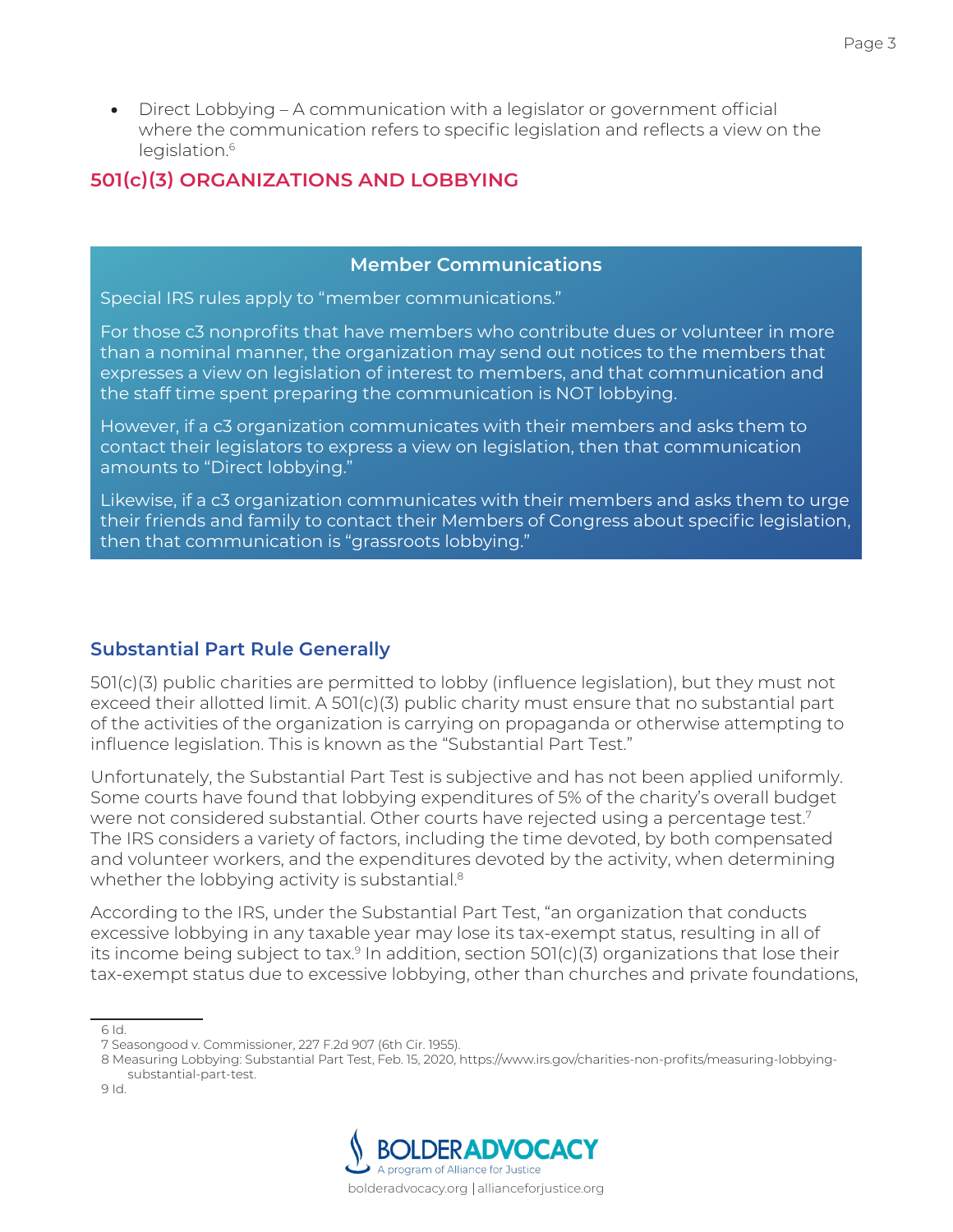are subject to an excise tax equal to five percent of their lobbying expenditures for the year in which they cease to qualify for the exemption."<sup>10</sup> 501(c)(3)s that operate as private foundations are subject to even stricter excise tax penalties.<sup>11</sup>

<span id="page-5-0"></span>Because of the inconsistent application of the Substantial Part Test and the magnitude of the potential consequences of violating the standard, 501(c)(3) organizations (excluding those making the 501(h) election) must be vigilant in tracking their lobbying activity.

#### **Most Nonprofits CAN Lobby**

501(c)(3) public charities and other non (c)(3) tax-exempt entities can lobby provided that the activities advance the organization's mission.

**TIP:** Organization's can amend their mission statement over time.

# **501(h) ELECTION**

In order for 501(c)(3) organizations to avoid the vagaries and subjectivity of the "Substantial Part Test," the Internal Revenue Code provides a more objective, mathematical approach to lobbying. A 501(c)(3) organization that is a public charity can make the "501(h) Election." NOTE: This election is available only to 501(c)(3)s that are public charities, not to 501(c)(3)s that operate as private foundations. 12

#### **The Expenditure Test**

A public charity that makes the 501(h) Election must comply with the "Expenditure Test." This calculation starts by determining exempt purpose expenditures (i.e., the amount spent on a public charity's charitable, religious, educational, scientific, literary, or any other exempt purpose as set forth in 501(c)(3) of the Code).

Next, the public charity must determine its total lobbying nontaxable amount based on its total exempt purpose expenditures. Section 501(h) distinguishes between total lobbying expenditures and grassroots expenditures. The total lobbying nontaxable amount is the amount of exempt purpose expenditure funds that can be put towards lobbying without incurring tax. A public charity may only spend 25% of such expenditures on grassroots lobbying. This distinction is illustrated in the below table, in addition to the general expenditure limits under the Expenditure Test.

- *Lobbying Expenditures:* Funds spent on influencing legislation. This includes direct lobbying and grassroots lobbying.
- *Grassroots Expenditures:* Funds spent on influencing legislation specifically through an attempt to affect the opinions of the general public or any segment thereof.



<sup>10</sup> Id. 11 Id. 12 46 U.S.C. § 4911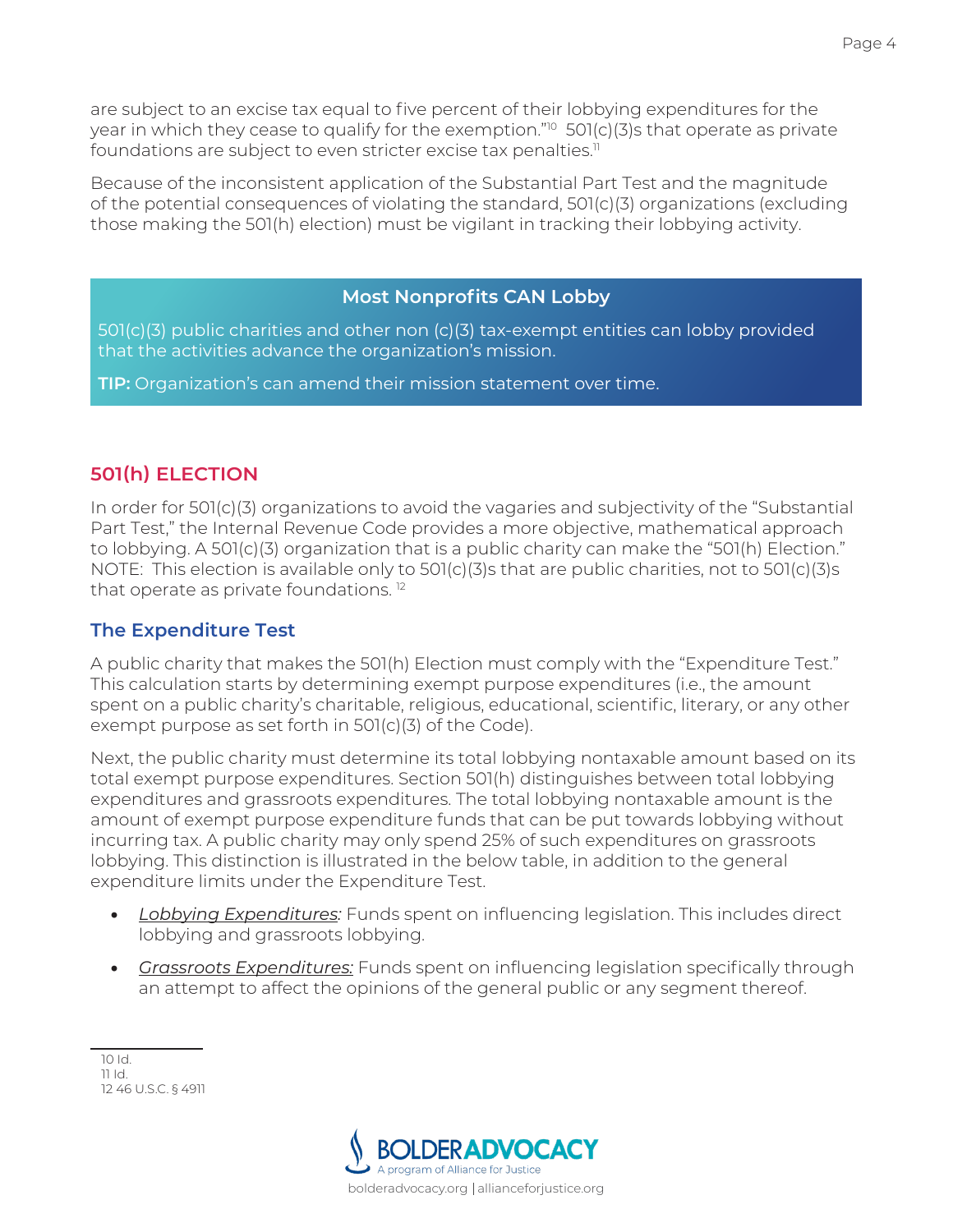| <b>Exempt Purpose</b><br><b>Expenditures</b> | <b>Total Lobbying</b><br><b>Nontaxable Amount</b>                      | <b>Grassroots</b><br><b>Nontaxable Amount</b>    |  |
|----------------------------------------------|------------------------------------------------------------------------|--------------------------------------------------|--|
| Up to \$500,000                              | 20% of exempt purpose<br>expenditure                                   | 25% of total lobbying<br>nontaxable amount       |  |
| \$500,001 - \$1,000,000                      | \$100,000 (20% of first<br>\$500,000) +15% of excess over<br>\$500,000 | $$25,000 + 3.75\%$ of excess<br>over \$500,000   |  |
| $$1,000,001 - $1,500,000$                    | \$175,000+10% of excess over<br>\$1,000,000                            | $$43,750 + 2.5\%$ of excess<br>over \$1,000,000  |  |
| $$1,500,001 - $17,000,000$                   | \$225,000 + 5% of excess over<br>\$1,500,000                           | $$56,250 + 1.25\%$ of excess<br>over \$1,500,000 |  |
| Over \$17,000,000                            | \$1,000,000                                                            | \$250,000                                        |  |

13

Put into words, the total lobbying expenditure limits under the 501(h) election are:

- 20 percent of the first \$500,000 of exempt purpose expenditures, plus
- 15 percent of the next \$500,000 of exempt purpose expenditures, plus
- 10 percent of the next \$500,000 of exempt purpose expenditures, plus
- Five percent of the remaining exempt purpose expenditures up to a total cap of \$1 million.

#### **Tracking Lobbying Expenditures**

The IRS requires electing nonprofits to track and report the total amount spent on the lobbying communication, including time spent preparing to lobby as well as a proportion of the organization's overhead relative to their non-lobbying activities for the month.

Example: 1 staff member spends 1.5 hours preparing talking points for legislative testimony, 1 hour driving to and from the state house, and 1 hour testifying, for a total of 3.5 hours spent on lobbying. The staff member also spent \$30 on supplies for handouts for the testimony.

Let's say the staff member's compensation (salary plus benefits) for those 3.5 hours was \$200 + \$35 = \$235. But we can't stop there. The organization must also add in a portion of the overhead that supports the 3.5 hours of staff time. Overhead includes items such as rent, utilities, legal & accountant fees, administrative staff expenses. Let's say the overhead to support these 3.5 hours of lobbying comes to \$50.

The electing organization would need to report

\$200 + \$35 + \$50 = \$285 for that day spent on lobbying.

For more information on tracking and reporting lobbying, check out **[Keeping Track](https://bolderadvocacy.org/resource/keeping-track-a-guide-to-recordkeeping-for-advocacy-charities/)** at BolderAdvocacy.org

<sup>13</sup> Measuring Lobbying Activity: Expenditure Test, Feb. 15, 2020, https://www.irs.gov/ko/charities-non-profits/measuringlobbying-activity-expenditure-test.

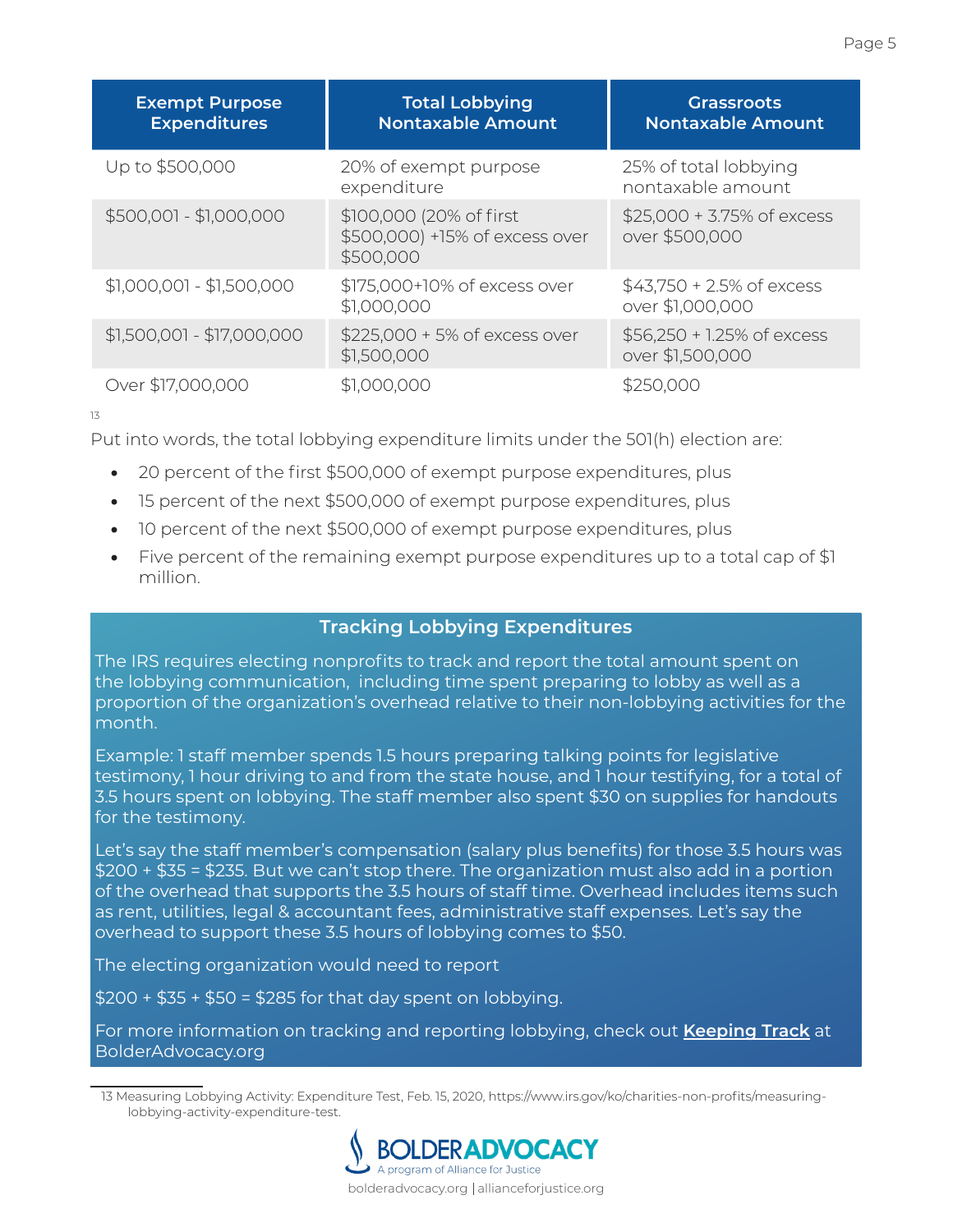As set forth below, the limits are based on a 4-year review period. The consequences for failing the Expenditure Test are much more predictable. The IRS states: "Under the expenditure test, a public charity that engages in excessive lobbying activity over a fouryear period may lose its tax-exempt status, making all of its income for that period subject to tax. Should the public charity exceed its lobbying expenditure dollar limit in a particular year, it must pay an excise tax equal to 25 percent of the excess."<sup>14</sup> Expenditure limits can be exceeded for purposes of the Expenditure Test either by exceeding the total lobbying expenditure limit or by exceeding the grassroots expenditure limit.

# **Benefits of the 501(h) Election**

The 501(h) Election is beneficial for several reasons:

- The Expenditure Test provides a bright-line rule;
- Volunteer efforts that do not cost money will not count toward lobbying limits;
- There is no loss of exemption for a single year's excessive expenditures; and
- The election maximizes an organization's lobbying activity.<sup>15</sup>

# **How to Make the 501(h) Election**

A 501(c)(3) public charity can make the 501(h) election by filing Federal Form 5768. This form can be found on the IRS website, www.irs.gov. The 501(h) election is a one-time election; if the organization wishes to revoke the election, it can do so using the same form.

501(c)(3) public charities that make the 501(h) election must report yearly how much was spent on lobbying and how much of that total lobbying amount was spent on grassroots lobbying. This is reported on Schedule C on Form 990.16

# <span id="page-7-0"></span>**501(c)(4) ORGANIZATIONS AND LOBBYING**

There are no federal tax law limitations on lobbying for 501(c)(4) organizations as long as the lobbying is related to the organization's exempt purpose. However, a 501(c)(4) organization does not enjoy all the same tax benefits as the 501(c)(3). Where donations to 501(c)(3) organizations are tax deductible by the donor, donors to 501(c)(4) organizations cannot deduct donations. The other primary difference between 501(c)(3) organizations and  $501(c)(4)$  organizations is that a  $501(c)(4)$  organization must be formed to serve a community interest, rather than a private interest, while a 501(c)(3) can be formed to serve a narrower charitable interest.

A 501(c)(4) organization may further its exempt purpose through lobbying as its primary activity without jeopardizing its exempt status.<sup>17</sup>

**NOTE:** An organization that has lost its 501(c)(3) status due to failing the substantial part test may not thereafter qualify as a 501(c)(4) organization.

<sup>17</sup> Social Welfare Organizations, Feb. 15, 2020, https://www.irs.gov/charities-non-profits/other-non-profits/social-welfareorganizations.



<sup>14</sup> Measuring Lobbying Activity: Expenditure Test, supra.

<sup>15</sup> Nonprofit Lobbying and the 501(h) Election, supra.

<sup>16</sup> Measuring Lobbying Activity: Expenditure Test, supra.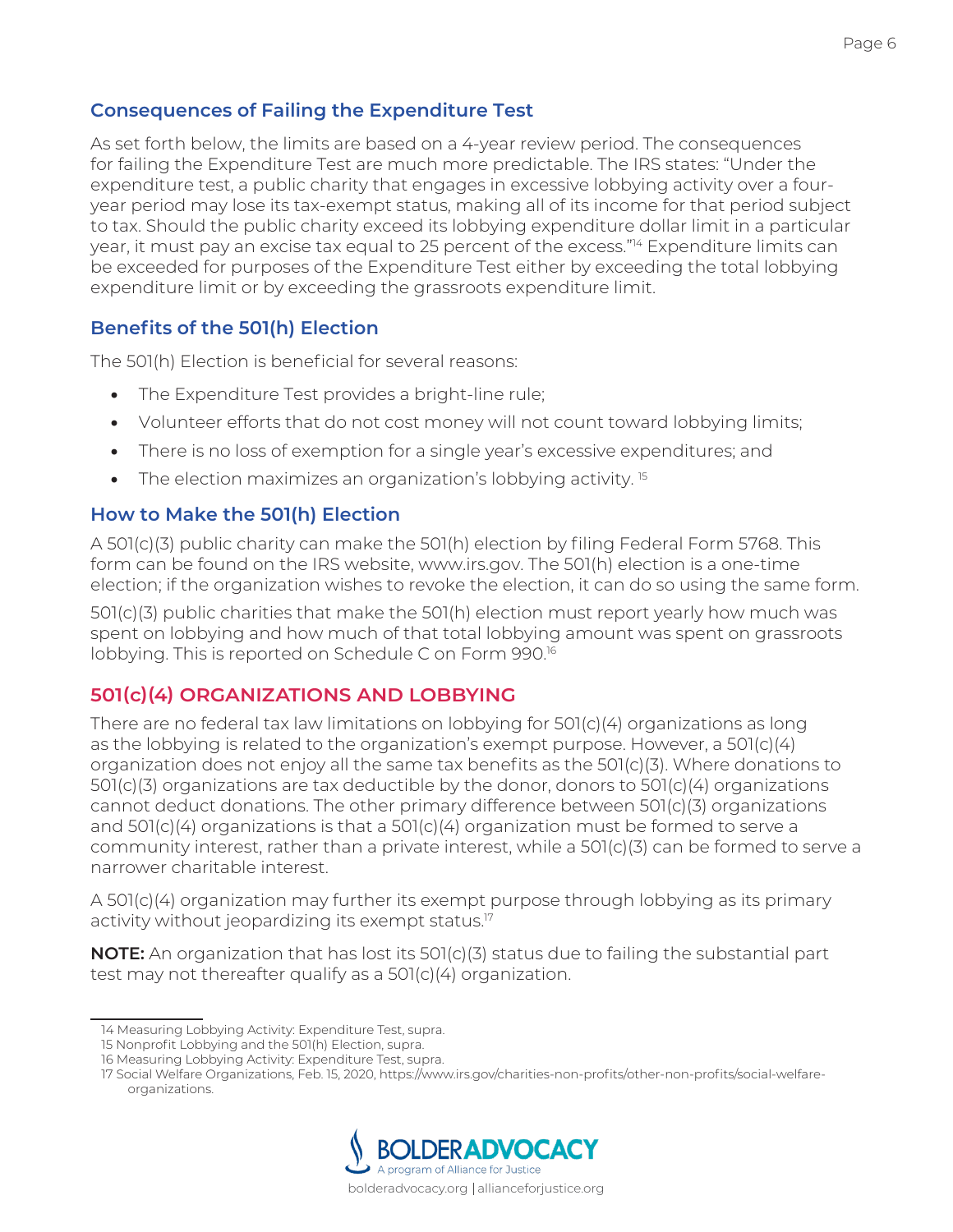A section 501(c)(4) organization engaging in lobbying may be required to either provide notice to its members regarding the percentage of dues paid that are applicable to lobbying activities or pay a proxy tax.18

If a 501(c)(4) organization's actual lobbying expenditures for a tax year exceed the estimated allocable amount of the expenditures, the organization must pay a proxy tax on the excess amount. The proxy tax rate is equal to the highest corporate tax rate in effect for the taxable year.

Although sometimes used interchangeably when discussing 501(c)(4) organizations, political electioneering activities differ from lobbying. Accordingly, 501(c)(4)s and political electioneering will be discussed in the Nonprofits and Political Activity section below.

# <span id="page-8-0"></span>**State Tax Law Analysis**

# <span id="page-8-1"></span>**GENERALLY**

Although nonprofits must stay in compliance with the federal lobbying laws to remain tax exempt, nonprofits must also stay in compliance with the laws and regulations in the specific state in which they are incorporated. Kansas, like many other states, has a body of state-specific laws and regulations that govern all lobbying activity in the state.

The Kansas Governmental Ethics Commission is charged with administering the state's lobbying laws. The Kansas lobbying laws impose registration and reporting requirements on individuals and groups who make expenditures to lobby at the state level.

The rules regulating lobbying activity are contained in Chapter 46, Article 2 of the Kansas Statutes Annotated (K.S.A. 46-216 et seq.); Articles 60-63 of Agency 19 of the Kansas Administrative Regulations (K.A.R.); and Advisory Opinions issued by the Commission.

It is important to note that the laws and regulations discussed in this section are not specific to nonprofit organizations but apply to all who participate in lobbying activities.

# <span id="page-8-2"></span>**KANSAS LOBBYING REGISTRATION REQUIREMENTS**

Nonprofits that plan to work in Kansas to influence official action in the state legislature, state executive or administrative agencies, state judicial branch, or that plan to pay more than \$40 to a state official or employee when that organization has an interest in a state contract, may have to register and file periodic reports as a state lobbyist.

The IRS defines and limits **HOW MUCH** lobbying a nonprofit can engage in.

The state of Kansas determines **WHO** has to register as a lobbyist and report on certain activities designed to influence government actors.

The definitions of "lobbying" for IRS purposes and Kansas lobbying registration purposes are different. Just because a nonprofit is required to register as a lobbyist in Kansas, does not necessarily mean that the organization has engaged in "lobbying" for IRS purposes. Sometimes this is disconcerting, and even perplexing, especially for private foundations, who are effectively prohibited from "lobbying" under IRS definitions, even though they

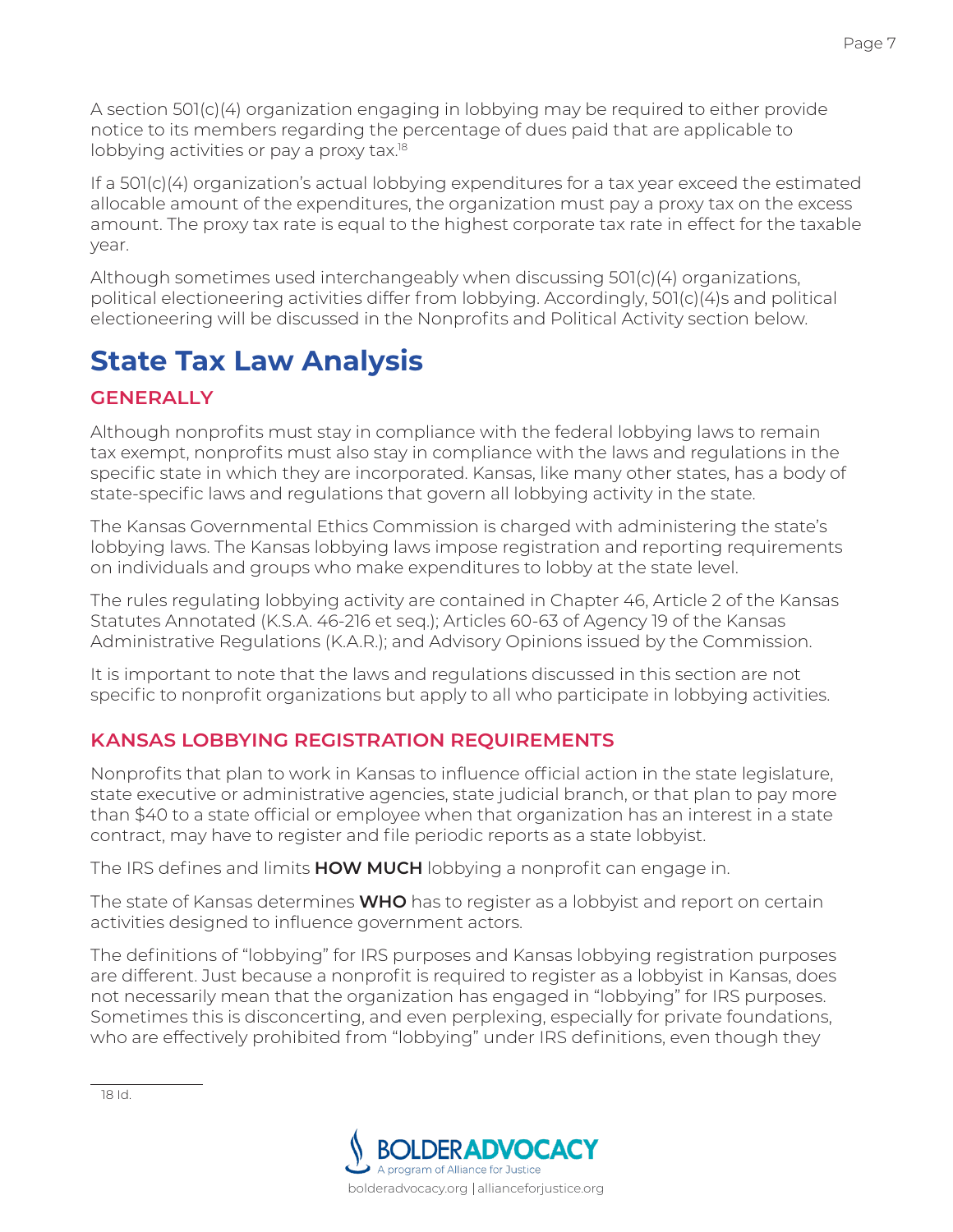can engage in quite a bit of "lobbying" under Kansas state law that would trigger the foundation to register as a lobbyist.

It is important that someone on your staff understand the difference between the two definitions in order to assist staff members in properly tracking their lobbying activities for both IRS purposes and Kansas reporting purposes.

This next part of the guide discusses when organizations and certain employees or outside lobbyists must register with the state of Kansas and file periodic lobbying reports, different than Schedule C of the organization's 990 report that they file with the IRS.

#### **Who to Register**

The following individuals are required to register with the Kansas Secretary of State as a lobbyist:

- *Employed Lobbyists:* Persons whose employment is, to a considerable degree, for the purpose of lobbying
- *Appointed Lobbyists:* Persons formally appointed as the primary representative of an organization or of another person to lobby in person on state property, regardless of whether that person is compensated for doing so
- *Persons making lobbying expenditures:* Any person who makes expenditures for lobbying in an aggregate amount of \$100 or more, exclusive of travel and personal expenses, in a calendar year.<sup>19</sup>

### **When to Register**

Any individual required to register as a lobbyist must do so prior to engaging in any lobbying in any calendar year. Registration is valid for the remainder of the calendar year in which the lobbyist registered (through December 31). Lobbyists may register for the succeeding calendar year any time after October 1. Lobbyists must re-register for each year in which they will engage in lobbying.20

#### **How to Register**

Lobbyists must file a Kansas Lobbyist Registration Form with the Kansas Secretary of State. Lobbyists can register, pay fees, order lobbyist badges, and file period expenditure reports online with the Kansas Secretary of State's website. The website's Kansas Lobbying Center provides all forms needed to register.

#### **Registration Fee**

Lobbyists are generally required to pay a fee for each employer, client, or organization they represent. Registration fees are as follows:

• \$50 for each employer, client, or organization for which the lobbyist anticipates spending \$1,000 or less for lobbying in a calendar year\* and

19 K.A.R. § 19-62-1; K.S.A. § 46-222(a). 20 K.S.A. § 46-265.

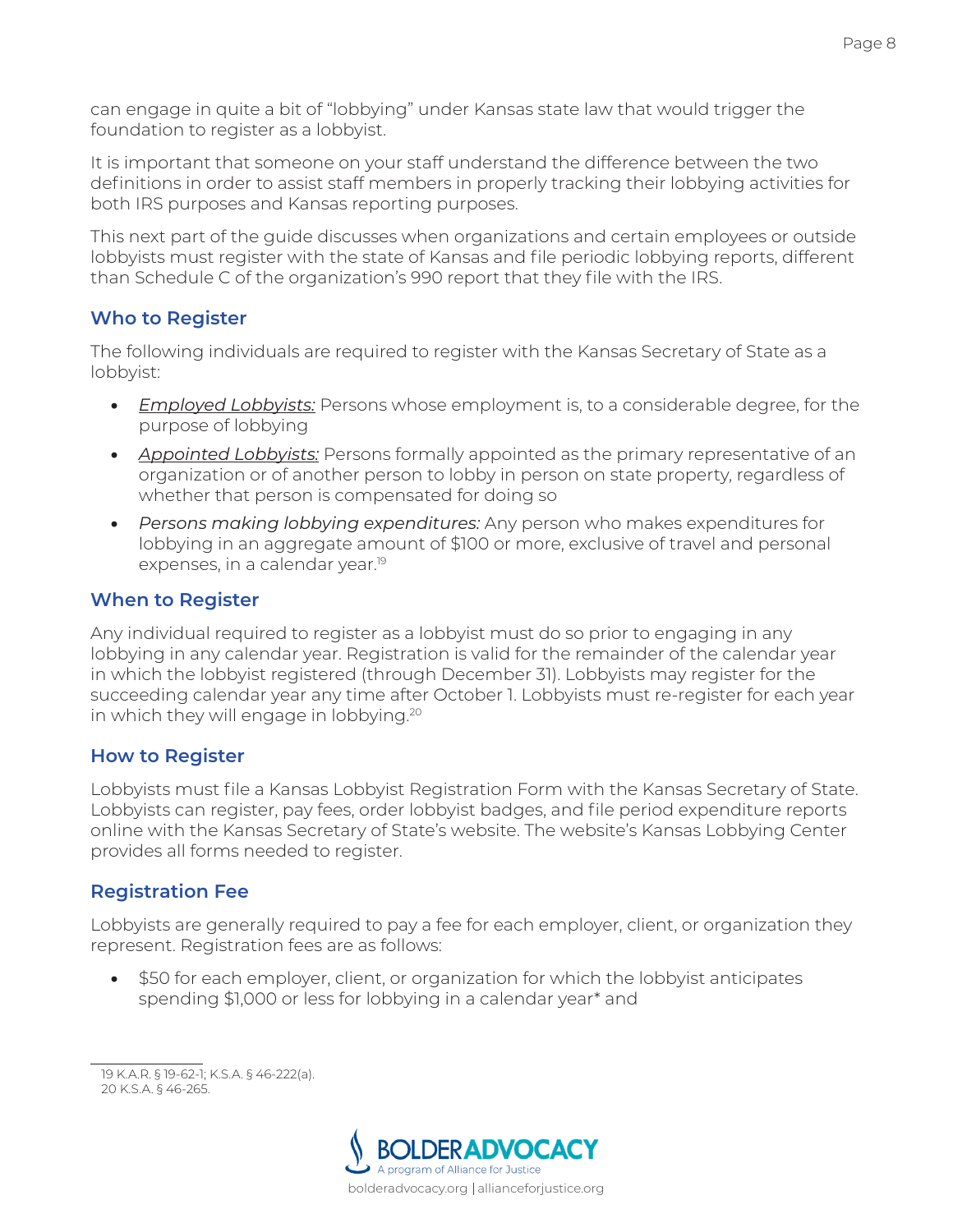- \$350 for each employer, client, or organization for which the lobbyist anticipates spending more than \$1,000 on lobbying in a calendar year
- However, a lobbyist who is an employee of a lobbying firm or group, but not an owner or partner, simply pays a total annual fee of \$450.

\* Any lobbyist who at the time of initial registration anticipated spending less than \$1,000, on behalf of any one employer, but at a later date spends in excess of such amount, must, within three days of the date when expenditures exceed such amount, file an Amended Lobbyist Registration Statement and pay an additional fee of \$300 for such year.<sup>21</sup>

#### **Termination of Registration**

Upon terminating all lobbying activities, any registered lobbyist may file a Lobbyist Registration Termination Statement with the Kansas Secretary of State terminating such individual's registration.<sup>22</sup>

### <span id="page-10-0"></span>**KANSAS LOBBYING REPORTING REQUIREMENTS**

#### **Reporting Schedule**

Lobbyist employment and expenditure reports are to be filed on or before the 10th day of February, March, April, May, September, and January.<sup>23</sup> For any calendar year in which a lobbyist expects to make lobbyist expenditures in an aggregate amount of less than \$100 during each reporting period, the lobbyist must file an affidavit of such intent with the Secretary of State. While such lobbyists will not be required to file periodic reports during the year for which such affidavit is filed, they are required to file a year-end report on or before January 10 of all expenditures made in the previous calendar year. If a lobbyist filing such an affidavit expends more than \$100 in reportable expenses in a reporting period, the lobbyist must file an expenditure report for that period. K.S.A. 46-268(b).

| <b>Report Due</b> | <b>For Lobbying Expenditures</b> |  |  |
|-------------------|----------------------------------|--|--|
| February 10       | January 1 - January 31           |  |  |
| March 10          | February 1 - February 28         |  |  |
| April 10          | March 1 - March 31               |  |  |
| May 10            | April 1 - April 30               |  |  |
| September 10      | May 1 - August 31                |  |  |
| January 10        | September 1 - December 31        |  |  |

#### **Expenditure Reports Are Public Records**

All lobbyist employment and expenditure reports are public records open to public inspection.24

<sup>21</sup> K.S.A. § 46-265. 22 K.S.A. § 46-265(c). 23 K.S.A. § 46-268(a); K.A.R. § 19-63-2(a). 24 K.S.A. § 46-269.

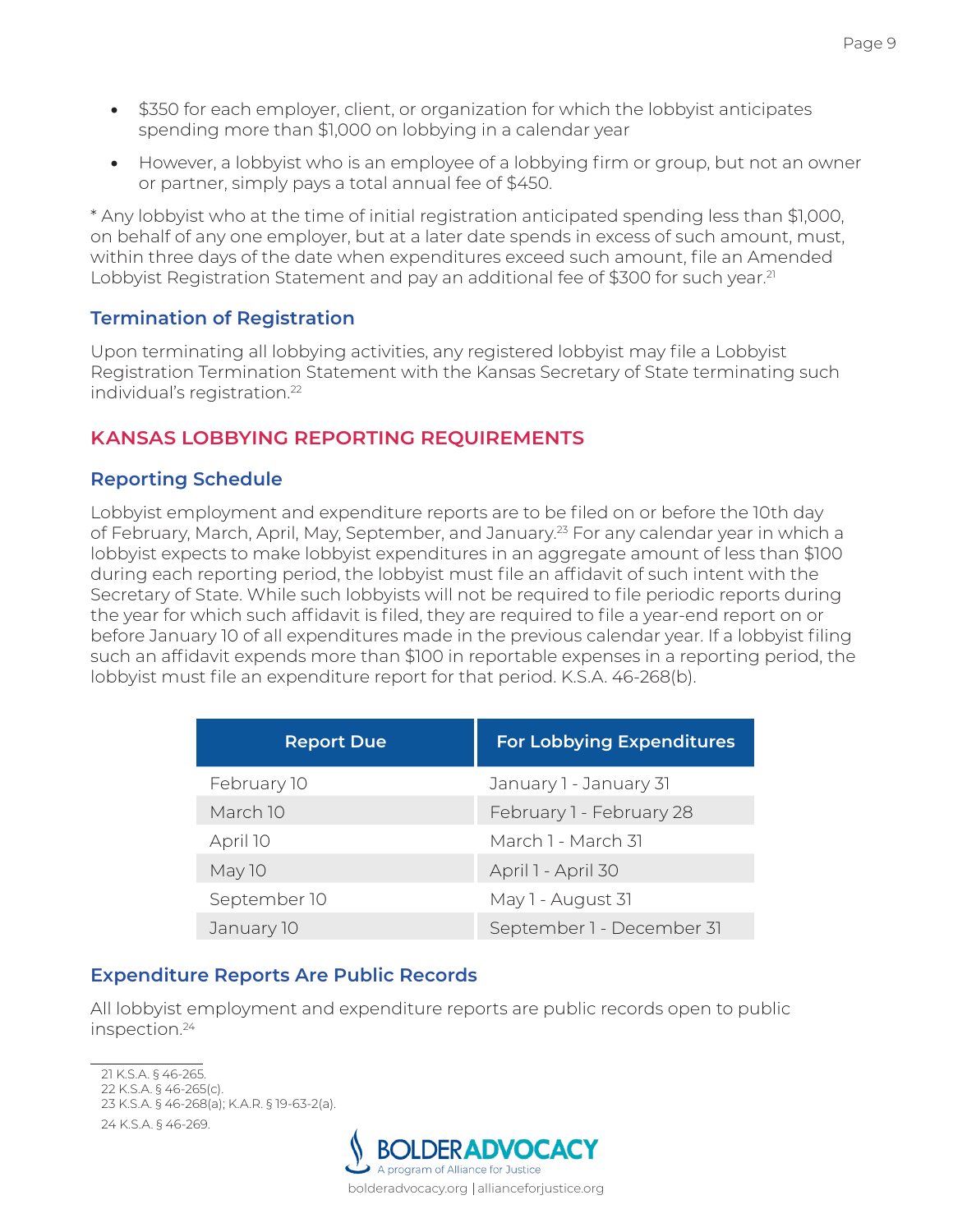#### **Retention of Records**

Lobbyists are required to retain records in support of every statement or record five years from the filing date.

### <span id="page-11-0"></span>**KANSAS LOBBYING REGULATIONS AND RESTRICTED ACTIVITIES**

#### **Time Restrictions**

Kansas has no time restrictions on lobbying. This means that lobbying can occur before, during and after a legislative session.

#### **Identification of Lobbyists**

Registered lobbyists are required to wear photo ID badges when lobbying in the State Capitol. Badges are to be provided by the Kansas Secretary of State upon filing a Lobbyist Badge Order Card, which can be submitted along with the Lobbyist Registration Form.<sup>25</sup>

**Note:** The laws outlined below are only summaries of some of the more commonly encountered issues pertaining to gifts, travel and other benefits provided to public officials. Organizations and lobbyists are advised to consult with legal counsel for a complete analysis of their proposed activities before giving gifts or other benefits to officials.

#### **Gifts**

Lobbyists are prohibited from offering or giving to any state officer or employee or state office candidate any economic opportunity, gift, loan, gratuity, special discount, favor, hospitality, or service having an aggregate value of \$40 or more in any calendar year with a major purpose of influencing official duties.26

State officers and employees and state office candidates are prohibited from soliciting, accepting or agreeing to accept any (1) economic opportunity, gift, loan, gratuity, special discount, favor, hospitality, or service having an aggregate value of \$40 or more in any calendar year; or (2) hospitality in the form of recreation having an aggregate value of \$100 or more in any calendar year from any person whom they know to have a special interest and the officer or employee knows or should know that a major purpose of the interested party is to influence official duties.<sup>27</sup> Similar rules apply to certain state officials and employees in the executive branch of government.

Campaign contributions do not count as gifts and are permitted to be solicited, made and accepted, except when conditioned upon certain activity by the legislator or legislator-elect (i.e. except when made as a bribe or a quid pro quo). $28$ 

State officers and employees are prohibited from accepting honoraria for any speaking engagement except that a member of the state legislature or a parttime officer or employee of the executive branch of government shall be allowed to receive reimbursement in the preparation for and the making of a presentation at a

<sup>25</sup> K.S.A. § 46-270. 26 K.S.A. § 46-274. 27 K.S.A. §§ 46-236, 46-237. 28 K.S.A. §§ 46-271, 46-236, 46-237.

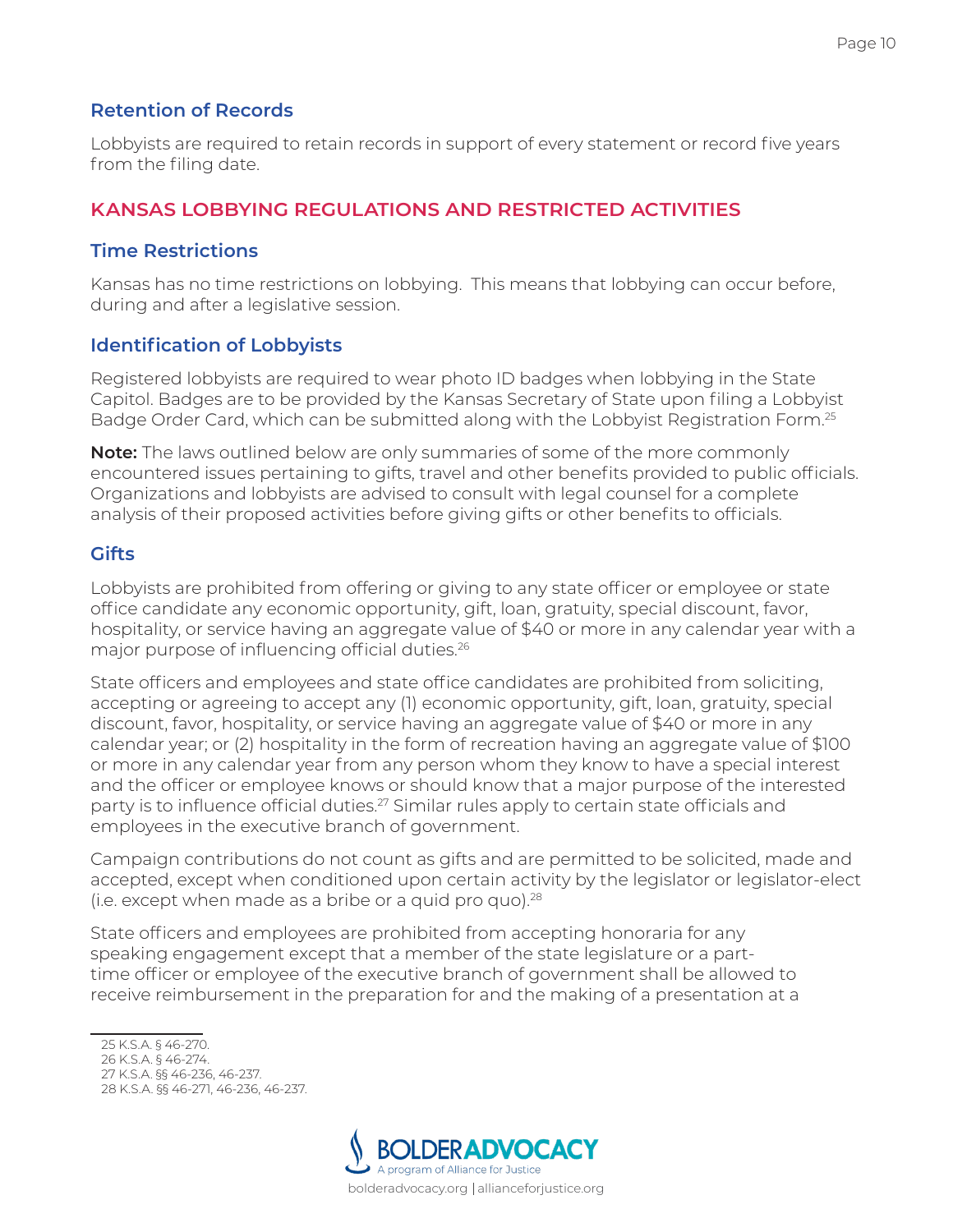speaking engagement in an amount fixed by the commission prior to the acceptance of the speaking engagement. State officers and employees are permitted to receive reimbursement for reasonable expenses incurred in attending seminars, conferences and other speaking engagements.29

## **Travel and Entertainment**

Legislators are prohibited from soliciting contributions to any organization for the purpose of paying for travel, subsistence and other expenses incurred by such legislator or other members of the legislature in attending and participating in meetings, programs and activities of such organization or those conducted or sponsored by such organization.

Legislators are, however, permitted to accept reimbursement for actual expenses for travel, subsistence, hospitality, entertainment and other expenses incurred in attending and participating in meetings, programs and activities sponsored by any national, nonprofit, nonpartisan organization established for the purpose of serving, informing, educating and strengthening state legislatures in all states of the nation, when paid from funds of such organization.30

#### **Travel and Entertainment Example**

Kan Futures, a fictitious local 501(c)(3) is hosting a meeting in Wichita and invites all legislators and legislators-elect to attend. Legislators may not solicit nor receive funds or reimbursement from Kan Futures to attend this local nonprofit event.

However if Kan Futures was a national nonprofit and hosting or sponsoring a national conference, Kan Futures could legally reimburse a legislator for their travel, food, and lodging that is necessary for their attendance, if this conference is such that the state determines the legislator's presence at the conference is beneficial to the state as a whole.

#### <span id="page-12-0"></span>**DEFINITIONS**

To fully understand the Kansas laws and regulations on lobbying, it is important to understand the Kansas-specific definitions related to lobbying.

# **Employer**

- (1) A person who employs another person to a considerable degree for the purpose of lobbying;
- (2) a person who formally appoints a person as the primary representative of an organization or of other persons to lobby in person on state-owned or leased property;
- or (3) a person on whose behalf a person otherwise registers or is required to register

<sup>30</sup> K.S.A. § 46-237(h). See also, Kansas Government Ethics Commission Opinion No. 2000-33 (modifying Opinion No. 2000-1).



<sup>29</sup> K.S.A. § 46-237(f).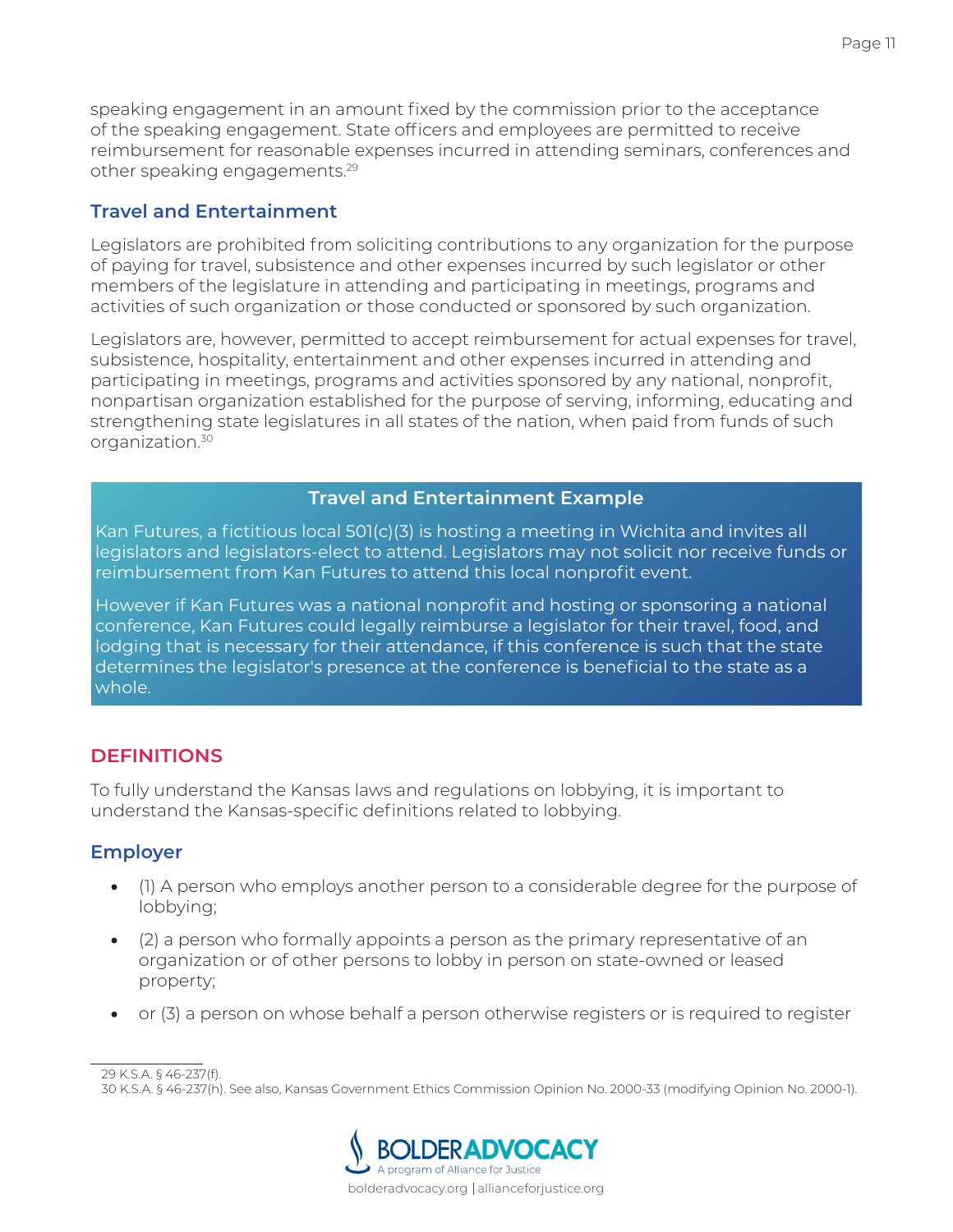as a lobbyist.

• If a lobbyist has more than one employer, the provisions of articles 60, 61, 62, and 63 of these regulations that relate to employers shall apply independently to each of the lobbyist's employers.<sup>31</sup>

## **Expenditure**

- A payment or a contract to pay for any of the following:
	- o (1) The provision of hospitality in the form of recreation, food, and beverage to any state officers or employees of the legislative branch, candidates for the legislature, or legislators-elect, or their spouses, except bona fide personal or business entertainment
	- o (2) the provision of any entertainment, gift, honoraria, or payment to any state officers or employees of the legislative branch, candidates for the legislature, or legislators-elect, or their spouses, except bona fide personal or business gifts, entertainment, honoraria, or payments;

#### **Bona Fide Peronal Gift Example**

A bona fide personal gift would be if a person had a relationship with a state officer prior them becoming a state officer and wanted to give them a birthday gift as part of a mutual exchange of gifts and not to influence government action.

- o (3) the production and communication of lobbying information to any state officer or employee of the legislative branch, candidate for the legislature, or legislator-elect by any person other than an individual; or
- o (4) the production and dissemination of mass media communications, letter-writing campaigns, and similar transactions that explicitly promote or oppose a clearly identified legislative matter or regulation and that urge or request the recipient to communicate directly with state officers or employees of the legislative branch, candidates for the legislature, or legislators-elect regarding that matter.
- A person shall be considered to have made an expenditure if the person does so directly or if another person does so on the person's behalf.
- In the case of membership organizations, associations, or similar entities, the entity shall be deemed to make an expenditure associated with membership events if the entity plays an integral role initiating, planning, or operating these membership events.
- The term "expenditure" shall not mean a payment or contract that meets any of the following conditions:
	- o (A) Is made for the preparation of proposals, position papers, and similar documents;
	- o (B) is made to employ another to lobby on one's behalf;

31 K.A.R. § 19-60-3(a).

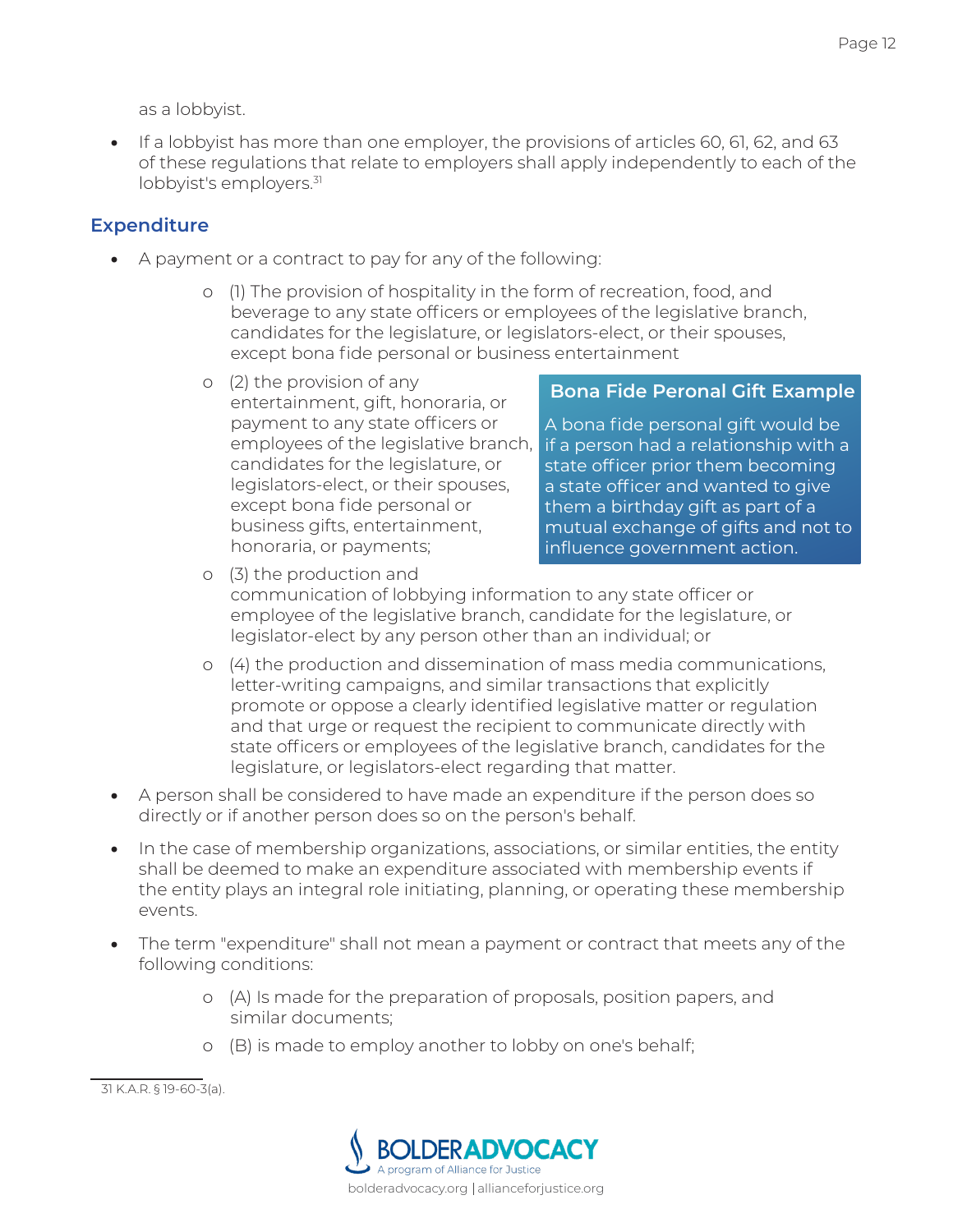- o (C) is made for personal travel and subsistence of an individual engaged in lobbying;
- o (D) is reported in compliance with the campaign finance act;
- o (E) is made in association with any news story, commentary, or editorial distributed in the ordinary course of business by a broadcasting station, newspaper, or other periodical publication; or
- o (F) is made for contributions to membership organizations, associations, or similar entities in which the funds are used to make expenditures attributable to the entity or its representatives.<sup>32</sup>

#### **Bona Fide Personal or Business Entertainment or Gifts**

- Entertainment or gifts provided to state officers or employees of the legislative branch, candidates for the legislature, or legislators-elect, or their spouses, that are based solely on a business or personal relationship totally unrelated to the duties of the state officer or employee of the legislative branch, candidate for the legislature, or legislator-elect.
- The factors that shall be taken into consideration in determining whether a specific entertainment or gift falls within this definition include the following:
	- o (1) The intent of the parties;
	- o (2) the length of time a business or personal relationship has existed;
	- o (3) the topics of discussion;
	- o (4) the setting;
	- o (5) the persons attending;
	- o (6) the reimbursement of the person providing the entertainment or gift by an organization that engages in lobbying; and
	- o (7) the deduction by the person providing the entertainment or gift, or that person's principal, of the expenditures as lobbying expenditures.<sup>33</sup>

#### **Gift**

- The transfer of money or anything of value without receiving legal consideration of a reasonably equal or greater value in return.
- The value of a gift shall be the fair market value or a reasonable estimate of it.
- If a transfer is made for less than reasonable consideration, the amount by which the value of the transfer exceeds the value of the consideration received shall be deemed a gift.
- The term "gift" shall not include any of the following:
	- o (A) The provision of hospitality in the form of recreation with a value of



<sup>32</sup> K.A.R. § 19-60-3(b). 33 K.A.R. § 19-60-3(c).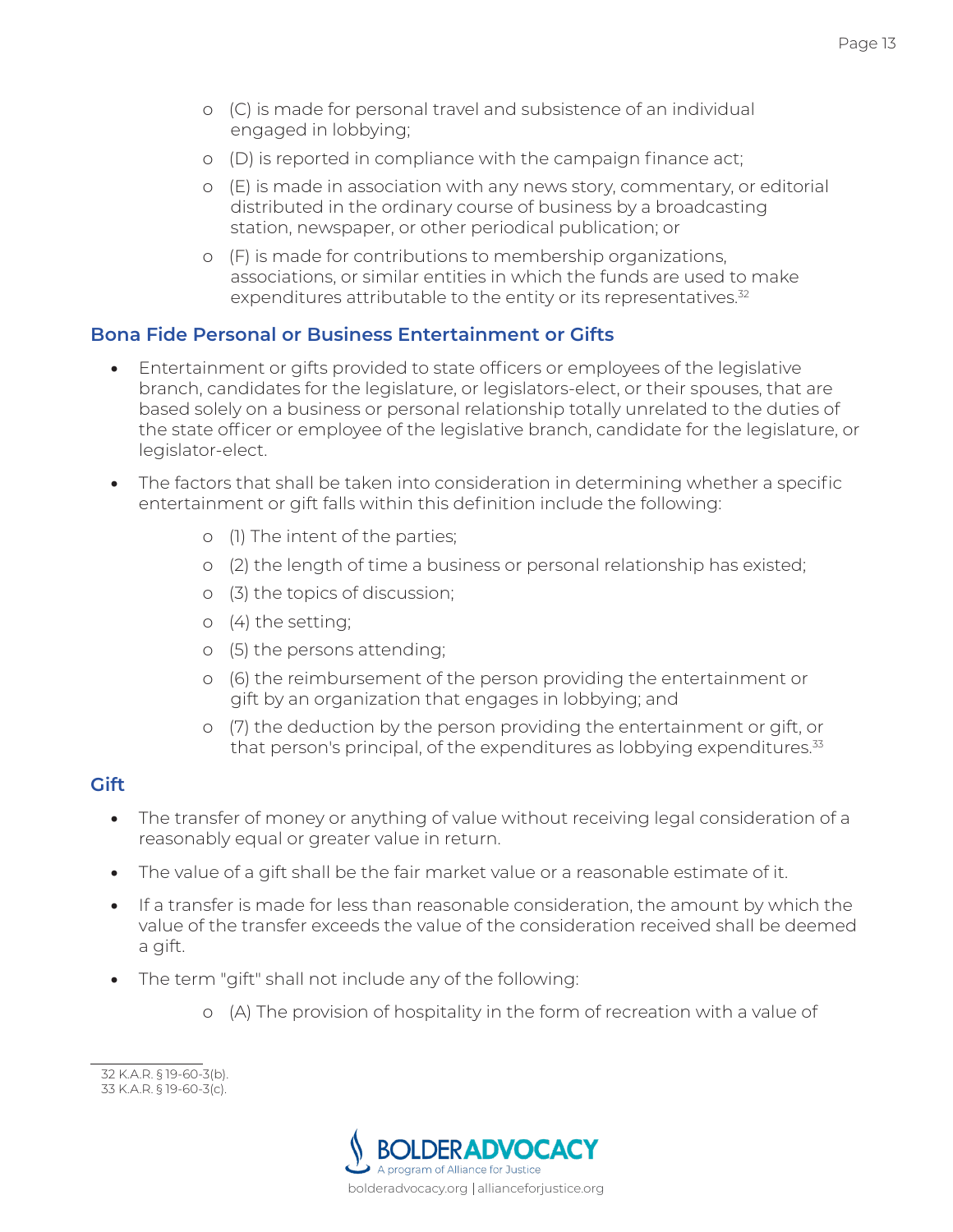less than \$100, food, or beverage;

- o (B) any bona fide personal or business gift or entertainment; or
- o (C) any contribution reported in compliance with the campaign finance act.34

#### **Hospitality in the Form of Recreation, Food, And Beverage**

The provision of recreation to or consumption of food and beverage by a state officer or employee of the legislative branch, candidate for the legislature, or legislatorelect while the state officer or employee of the legislative branch, candidate for the legislature, or legislator-elect **is in the company of the donor** or the donor's authorized agent.<sup>35</sup>

#### **Entertainment**

• The provision of recreation, food, or beverage to a state officer or employee of the legislative branch, candidate for the legislature, or legislator-elect, when the state officer or employee of the legislative branch, candidate for the legislature, or legislator-elect **is not in the company of the donor** or the donor's authorized agent.<sup>36</sup>

#### **Legislative Matter**

• Any bill, resolution, nomination, or other issue or proposal pending before the legislature or any committee, subcommittee, or council thereof.<sup>37</sup>

#### **Legislator**

• A member or member-elect of the legislature. $38$ 

#### **Lobbying**

- (1) promoting or opposing in any manner action or nonaction by the legislature on any legislative matter;
- (2) promoting or opposing in any manner an action or nonaction by any executive agency on any executive administrative matter;
- (3) promoting or opposing in any manner an action or nonaction by any judicial agency on any judicial administrative matter;
- (4) entertaining any state officer or employee or giving any gift, honorarium or payment to a state officer or employee in an aggregate value of \$40 or more within any calendar year, if at any time during such year the person supplying the entertainment, gifts, honoraria or payments has a financial interest in any contract with, or action, proceeding or other matter before the state agency in which such



<sup>34</sup> K.A.R. § 19-60-3(d). 35 K.A.R. § 19-60-3(e). 36 K.A.R. § 19-60-3(f). 37 K.S.A. § 46-219. 38 K.S.A. § 46-220.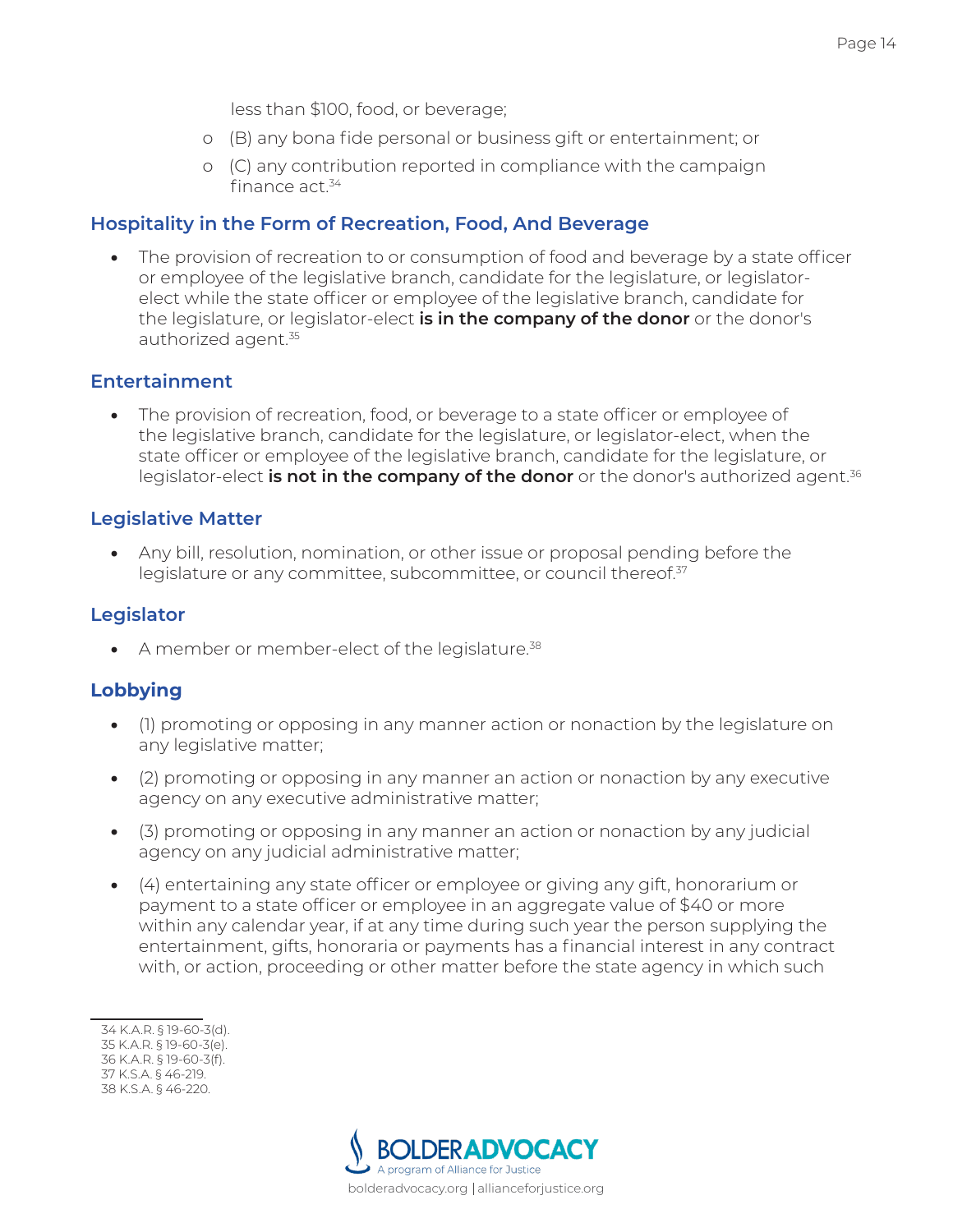state officer or employee serves, or if such person is the representative of a person having such a financial interest.<sup>39</sup>

#### **Lobbyist**

- (1) Any person employed in considerable degree for lobbying;
- (2) any person formally appointed as the primary representative of an organization or other person to lobby in person on state-owned or leased property;
- (3) any person who makes expenditures in an aggregate amount of \$1,000 or more, exclusive of personal travel and subsistence expenses, in any calendar year for lobbying;
- (4) any person hired as an independent contractor and compensated by an executive agency, as defined in K.S.A. 46-225, and amendments thereto, for the purpose of evaluation, management, consulting or acting as a liaison for the executive agency and who engages in lobbying, except an attorney or law firm representing the executive agency in a legal matter.<sup>40</sup>

# **State Officer or Employee**

- (1) any individual who is an elected or appointed state officer,
- (2) any individual who is in the classified service or unclassified service of the Kansas civil service act,
- (3) all officers and employees of the legislative branch and of the governor's office, irrespective of how compensated or period of employment,
- and (4) any individual who receives monthly or semimonthly compensation for services from the state or any state agency.
- State officer or employee does not include:
	- o any justice or commissioner of the supreme court or judge of the judicial branch or employee or officer of the judicial branch or any member of a board, council or commission who is appointed by the Kansas Supreme Court or who is elected or appointed to exercise duties pertaining to functions of the judicial branch, when such person is engaged in performing a function or duty for the judicial branch.
	- o any appointed member of an advisory council, commission or board, who serves without compensation other than amounts for expense allowances or reimbursement of expenses as provided for in subsection (e) of K.S.A. 75-3223 and amendments thereto, when such member is engaged in performing a function or duty for such council, commission or board.41



<sup>39</sup> K.S.A. § 46-225. 40 K.S.A. § 46-222. 41 K.S.A. § 46-221.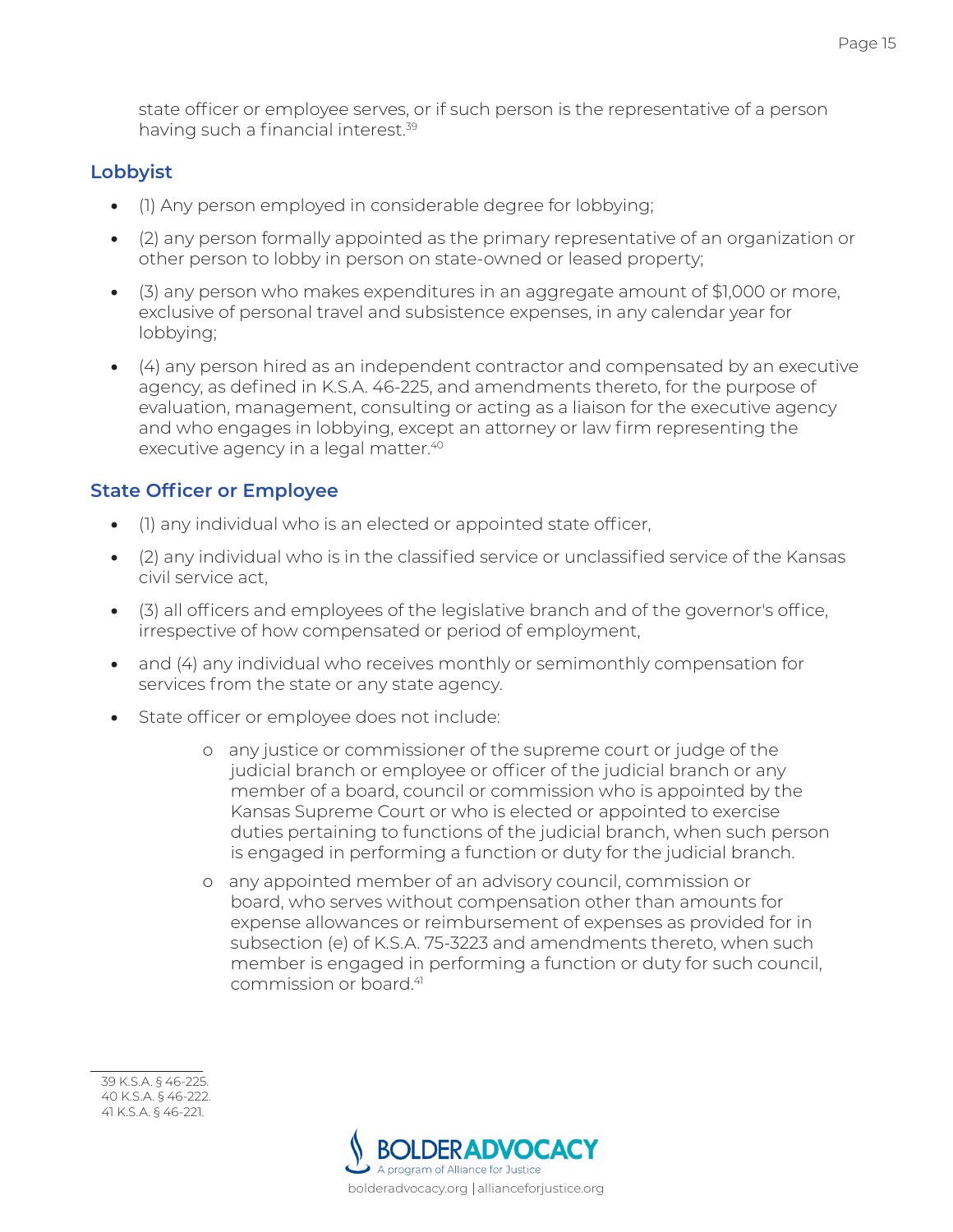# **Kansas Government Ethics Commision**

<span id="page-17-0"></span>109 SW 9th Street Suite 504 Topeka, KS 66612 (785) 296-4219 ethics.kansas.gov/lobbying

# **Kansas Secretary of State**

Elections and Legislative Matters Memorial Hall, 1st Floor 120 SW 10th Avenue Topeka, KS 6612-1594 (785) 296-4564 sos.kansas.gov

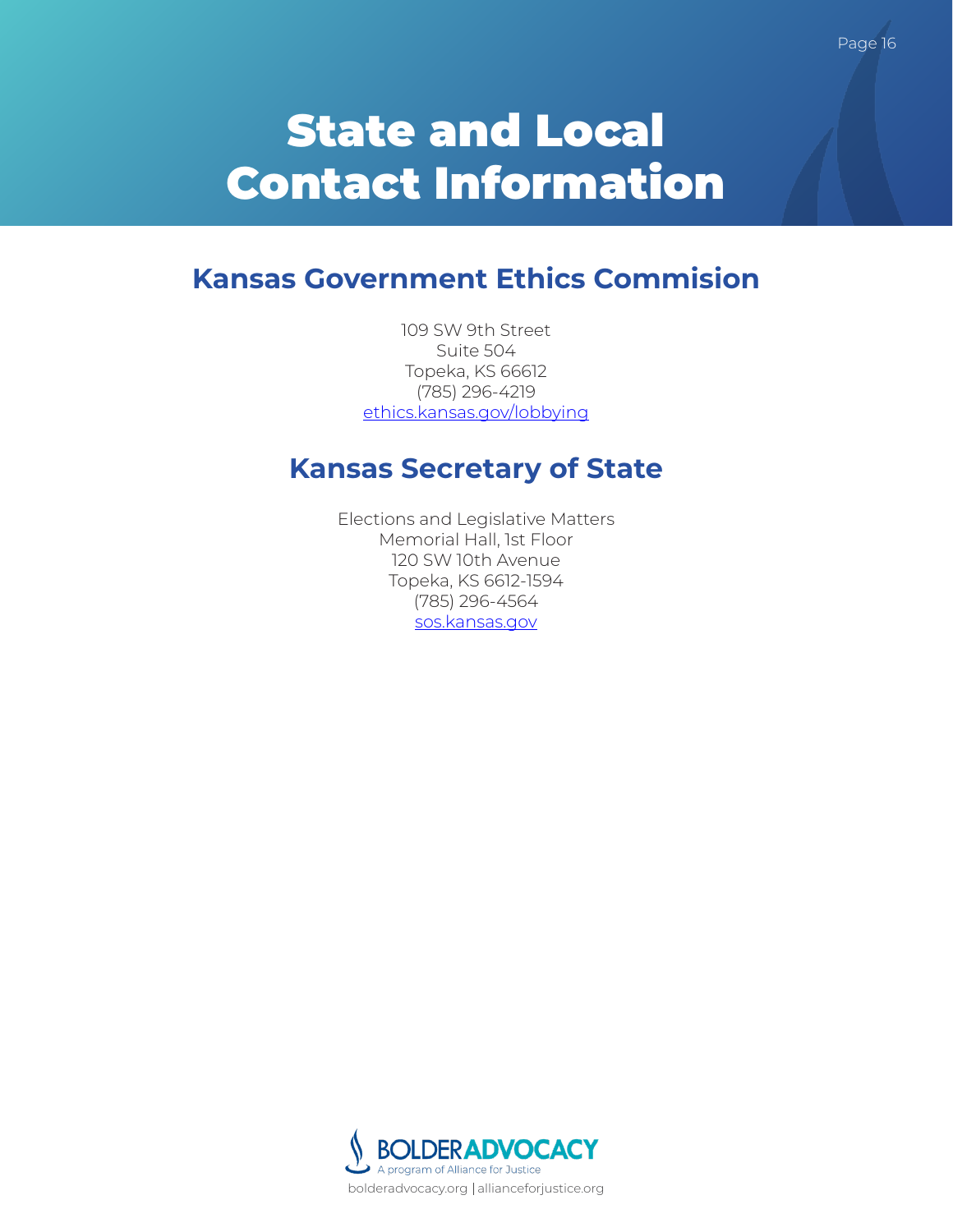# <span id="page-18-0"></span>Nonprofits and Political Activities

# <span id="page-18-1"></span>**501(c)(3) Organizations**

# <span id="page-18-2"></span>**GENERALLY**

Election years are a great opportunity for nonprofits to elevate their issues, educate voters and candidates, as well as support and encourage voting and the election process as long as they know and follow the rules for their tax-exempt status.

501(c)(3) tax-exempt organizations are absolutely prohibited from "directly or indirectly participating in, or intervening in, any political campaign on behalf of (or in opposition to) any candidate for elective public office."<sup>42</sup> Sometimes this "intervention" is referred to as "partisan political activity," "electioneering," or "supporting or opposing a candidate."

This prohibition includes contributions to political campaign funds and public statements of position made by an organization for or against any candidate for public office. 501(c)(3) organizations that violate the complete prohibition on electioneering face losing their taxexempt status, as well as excise tax penalties.

While 501(c)(3) organizations must remain nonpartisan, they can get political.

501(c)(3) organizations can support or oppose a public policy, such as "paid sick leave," they can encourage people to vote, they can educate both voters and candidates on the issues they work on every day, as long as they do not evidence a bias for a candidate for elected office or signal who makes a better candidate.

The IRS looks at all the facts and circumstances surrounding the 501(c)(3) election year activities to determine if the activities are a proxy or substitute for an endorsement or criticism of a candidate for elected office.

This guide is written in conjunction with Bolder Advocacy, a program of Alliance for Justice, which serves as a resource for nonprofits engaged in advocacy. If you'd like to read more about permissible election year activities, visit **[Bolder Advocacy's Election Year Resource](https://www.bolderadvocacy.org/2019/08/01/questions-about-election-activity-we-have-answers/)  [Page](https://www.bolderadvocacy.org/2019/08/01/questions-about-election-activity-we-have-answers/)**, where you'll find factsheets and guides on activities including:

- Candidate Questionnaires and Voter Guides
- Board Members Running For Office
- Conducting a Voter Registration Drive
- How to Host Nonpartisan Candidate Appearances
- Commenting on Candidates and Campaigns
- Nonpartisan Candidate Education

<sup>42</sup> The Restriction of Political Campaign Intervention by Section 501(c)(3) Tax-Exempt Organizations, Feb. 15, 2020, https:// www.irs.gov/charities-non-profits/charitable-organizations/the-restriction-of-political-campaign-intervention-bysection-501c3-tax-exempt-organizations.

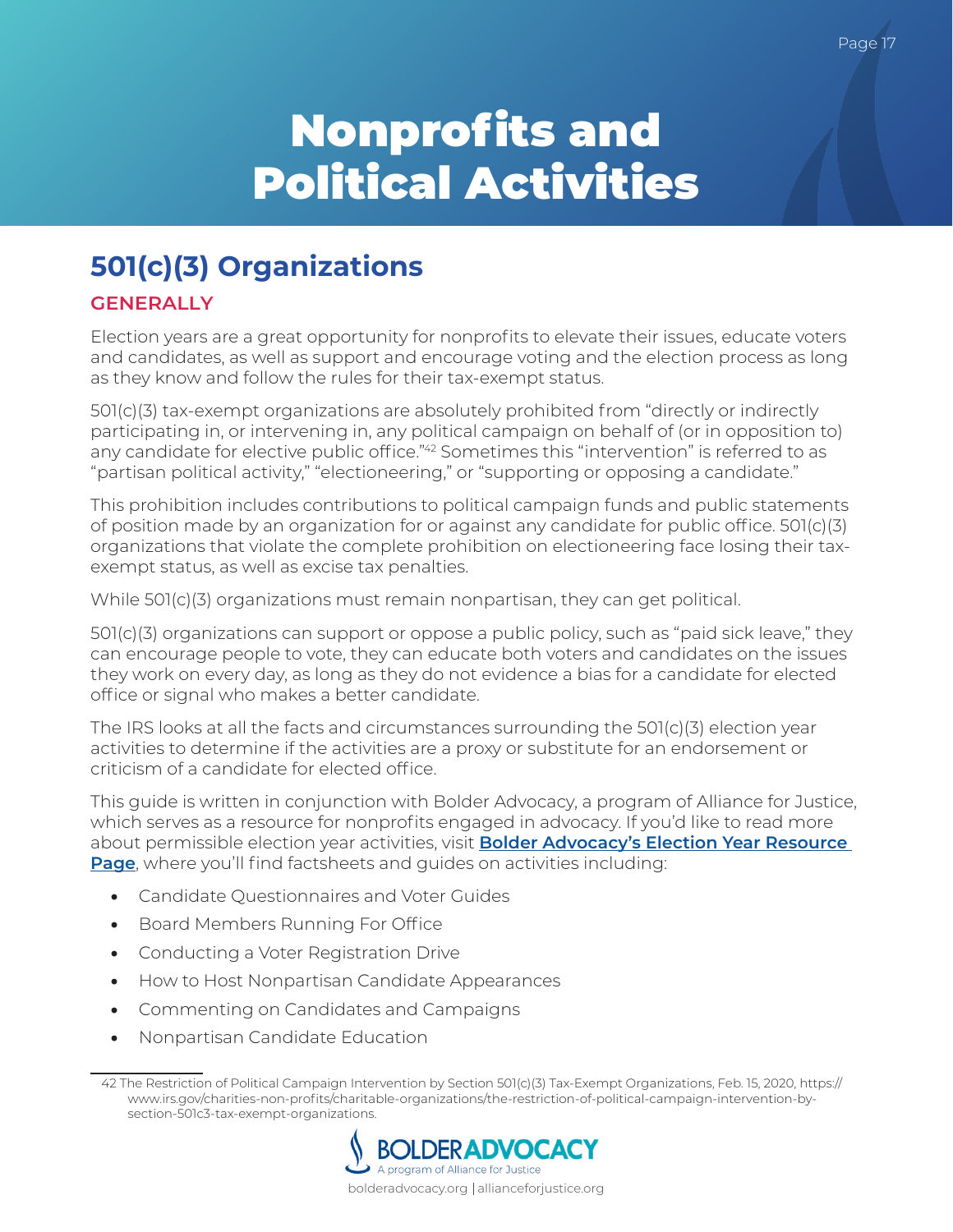#### **Candidate vs. Non-Candidate Activities**

While 501(c)(3) organizations are statutorily prohibited from engaging in partisan political activity related to political candidates, such as electioneering, 501(c)(3) organizations may be able to participate in some non-partisan activity. For example, a 501(c)(3) organization cannot participate in activity supporting a candidate who supports a certain position; however, the 501(c)(3) can support a certain position on an issue.

#### <span id="page-19-0"></span>**PERMISSIBLE ACTIVITY**

There are certain "quasi-political activities" that 501(c)(3) organizations may be able to participate in subject to limitations. Most notable of these are voter registration and voter education activities.

#### **Candidate Debates and Forums**

The IRS permits 501(c)(3) organizations to provide forums for candidate debates assuming the following:

- It provides an equal opportunity to participate to all political candidates seeking the same office;
- It does not indicate any support for or opposition to any candidate (including candidate introductions and in communications concerning any candidate's attendance); and
- $\bullet$  No political fundraising occurs. $43$

#### **Speaking Invitations**

If a political candidate is invited to speak at an organization in his or her capacity as a political candidate, the organization must take steps to ensure the following:

- Provides an equal opportunity to all political candidates seeking the same office;
- Do not indicate any support for or opposition to any candidate; and
- No political fundraising occurs.

If a political candidate is invited to speak at an organization outside of his or her capacity as a political candidate, the organization must ensure that:

- The individual is chosen to speak solely for reasons not related to their candidacy for public office;
- The individual speaks only in a non-candidate capacity;
- Neither the candidate nor any representative of the organization makes any mention of the individual's candidacy or the election;
- No campaign activity occurs in connection with the candidate's attendance;
- The organization maintains a nonpartisan atmosphere on the premises or at the event where the candidate is present; and

<sup>43</sup> Frequently Asked Questions About the Ban on Political Campaign Intervention by 501(c)(3) Organizations: Inviting a Candidate to Speak, https://www.irs.gov/charities-non-profits/charitable-organizations/frequently-asked-questionsabout-the-ban-on-political-campaign-intervention-by-501c3-organizations-inviting-a-candidate-to-speak.

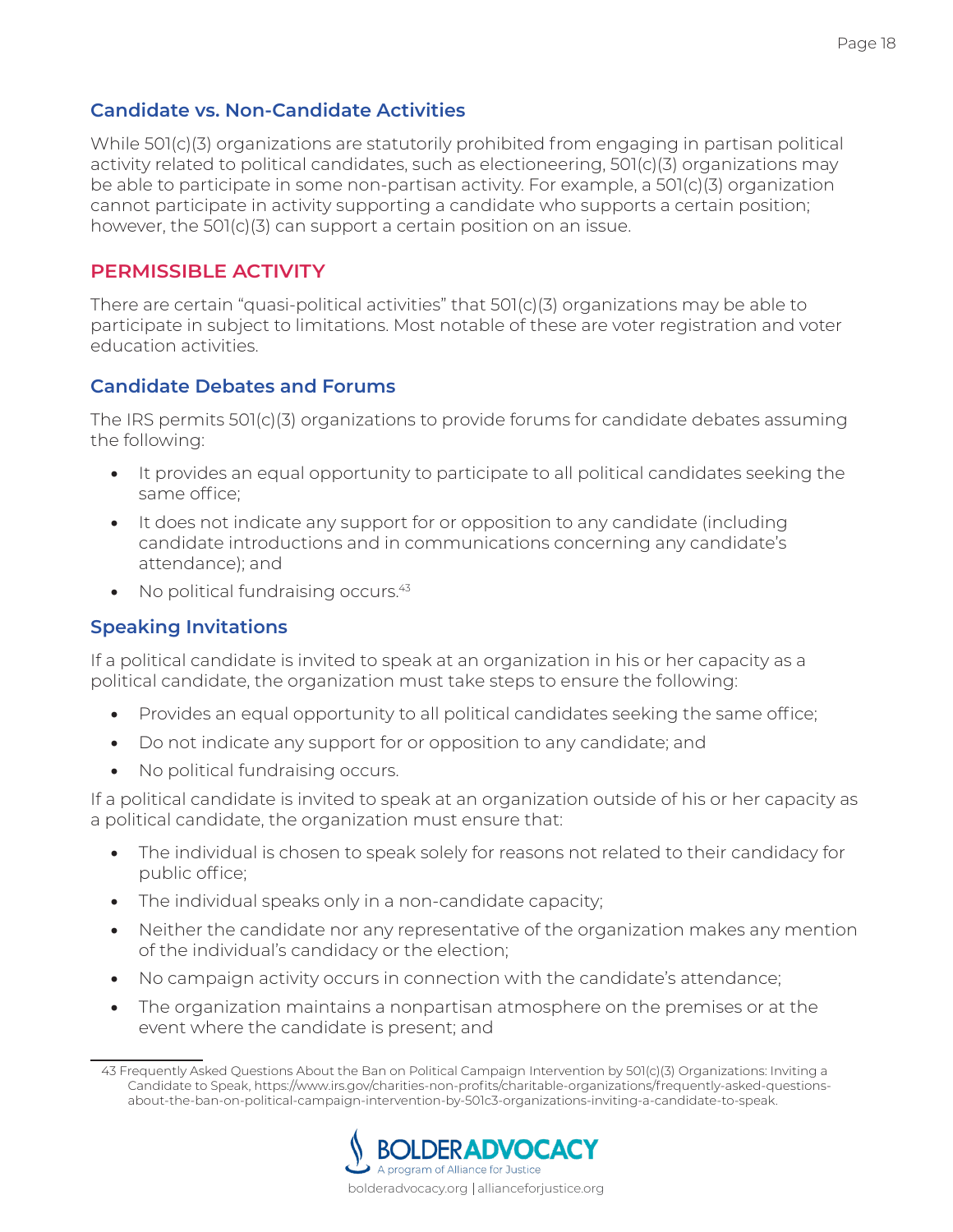• The organization clearly indicates the capacity in which the candidate is appearing and does not mention the individual's political candidacy or the upcoming election in the communications.44

#### **Voter Registration and Voter Education**

Certain voter education activities are permissible for 501(c)(3) nonprofit organizations. Voter education activities, such as public forums and publishing voter education are allowed if done in a non-partisan manner. Additionally, voter registration activities are permissible and are also not considered political campaign activity if conducted in a non-partisan manner.

The IRS does, however, put some limitations on voter education and registration activities to prevent impermissible partisan bias. If a voter education or registration activity has evidence of bias that (a) would favor one candidate over another; (b) oppose a candidate in some manner; or (c) have the effect of favoring a candidate or group of candidates, it constitutes political campaign activity that is prohibited for 501(c)(3) organizations.<sup>45</sup>

#### **How to Legally Target Voter Engagement Activities**

A 501(c)(3) can legally be strategic and efficient with their limited resources when engaging in voter registration drives, voter mobilization or similar types of activities to promote voting and still remain nonpartisan as the IRS requires.

The IRS permits a c3 to target their voter engagement activities in the following ways:

- To groups historically underrepresented at the polls
- To where the c3 has an office, staff, volunteers, or where you want to work in the future
- To the communities the c3 naturally serves
- To the c3's natural partners
- Other c3 permissible reasons

**Groups that have been historically underrepresented at the polls have included:**  young people, low-income community members, newly naturalized citizens, people who have completed their criminal sentence and are now eligible to vote, homeless individuals, people with disabilities, etc. It is best practice for the c3 to do some research in their state/community and document the reason why they are targeting their activities. They need not have the same reason for each area of the state or each type of activity.

Nonprofit organizations, including foundations, have many opportunities to ensure that their communities are well-represented at the ballot box. Yes, there are rules for conducting and funding voter registration drives, but nonprofits don't need to avoid these activities. Rather, it is important to understand the rules so you can plan your activities this election season.



<sup>44</sup> Id. 45 11 CFR § 114.4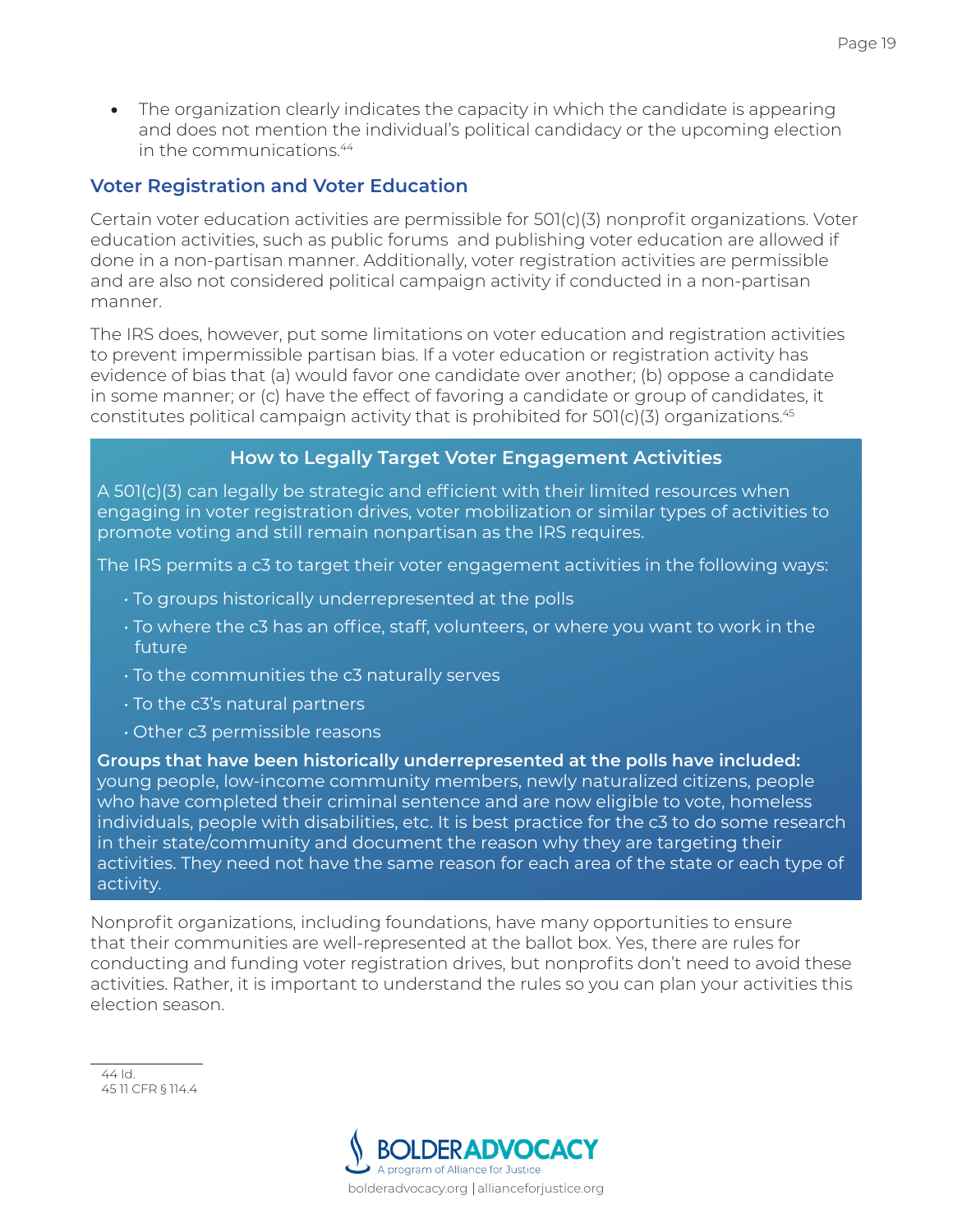Registering people to vote on a nonpartisan basis is an appropriate voter education activity for 501(c)(3) public charities. The voter registration drive must be designed solely to educate the public about the importance of voting and must not show any bias for or against any candidate or party. In addition, voter registration drives funded by private foundations are more tightly restricted under section 4945(f) of the Internal Revenue Code, but are still permissible in many instances.

The following charts are designed to help get you started in understanding what's possible.

# **For 501(c)(3) Public Charities Planning to Engage in Voter Registration:**

| <b>DO</b>                                                                                                                                                                                                                                                                                                                                                                                                                                       | <b>DON'T</b>                                                                                                                                                                                                                                                                                                                                                                                                                                                                                                                                                                                                                         |
|-------------------------------------------------------------------------------------------------------------------------------------------------------------------------------------------------------------------------------------------------------------------------------------------------------------------------------------------------------------------------------------------------------------------------------------------------|--------------------------------------------------------------------------------------------------------------------------------------------------------------------------------------------------------------------------------------------------------------------------------------------------------------------------------------------------------------------------------------------------------------------------------------------------------------------------------------------------------------------------------------------------------------------------------------------------------------------------------------|
| Do keep your voter registration activities                                                                                                                                                                                                                                                                                                                                                                                                      | Do not plan, begin, or increase voter                                                                                                                                                                                                                                                                                                                                                                                                                                                                                                                                                                                                |
| nonpartisan, making sure your activities                                                                                                                                                                                                                                                                                                                                                                                                        | registration activities in order to influence                                                                                                                                                                                                                                                                                                                                                                                                                                                                                                                                                                                        |
| do not attempt to influence the outcome                                                                                                                                                                                                                                                                                                                                                                                                         | which candidates or parties win an                                                                                                                                                                                                                                                                                                                                                                                                                                                                                                                                                                                                   |
| of a candidate election.                                                                                                                                                                                                                                                                                                                                                                                                                        | election for public office.                                                                                                                                                                                                                                                                                                                                                                                                                                                                                                                                                                                                          |
| Do ensure that any coordination of voter<br>registration activities with other 501(c)<br>(3) organizations remains neutral about<br>which candidate or party wins an election.                                                                                                                                                                                                                                                                  | Do not coordinate your voter registration<br>drive with any candidate or party. Do not<br>collaborate with nonprofits that are trying<br>to influence which candidate or party<br>wins an election.                                                                                                                                                                                                                                                                                                                                                                                                                                  |
| Do focus your voter registration activities                                                                                                                                                                                                                                                                                                                                                                                                     | Do not prioritize outreach to certain                                                                                                                                                                                                                                                                                                                                                                                                                                                                                                                                                                                                |
| on community members or clients with                                                                                                                                                                                                                                                                                                                                                                                                            | demographic populations because they                                                                                                                                                                                                                                                                                                                                                                                                                                                                                                                                                                                                 |
| whom your organization already engages                                                                                                                                                                                                                                                                                                                                                                                                          | are more likely to vote for a particular                                                                                                                                                                                                                                                                                                                                                                                                                                                                                                                                                                                             |
| in its programs or advocacy work.                                                                                                                                                                                                                                                                                                                                                                                                               | candidate.                                                                                                                                                                                                                                                                                                                                                                                                                                                                                                                                                                                                                           |
| Do encourage people to vote by<br>mentioning critical issues involved in<br>the election, as long as you select and<br>discuss the issues in a way that does not<br>encourage people to vote for a particular<br>candidate or party. For example, this<br>statement would be relatively low risk:<br>"We want our government to hear about<br>the needs of the elderly. Register and<br>vote." It highlights an issue, but in a<br>neutral way. | Do not mention critical issues involved in<br>an election in order to encourage people<br>to vote for candidates who agree with<br>your views. Even if you are simply trying<br>to motivate people to vote, could your<br>slogan or messaging be seen as biased<br>for or against a candidate or party? For<br>example, consider this example: "Our<br>government has been ignoring the needs<br>of the elderly. Register and vote." This<br>statement appears to criticize a sitting<br>policymaker or political party and may be<br>seen as a call to change leaders - and<br>as opposition to a particular candidate or<br>party. |
| Do engage community members in                                                                                                                                                                                                                                                                                                                                                                                                                  | Do not conduct outreach in certain                                                                                                                                                                                                                                                                                                                                                                                                                                                                                                                                                                                                   |
| neighborhoods or regions where your                                                                                                                                                                                                                                                                                                                                                                                                             | neighborhoods or regions because people                                                                                                                                                                                                                                                                                                                                                                                                                                                                                                                                                                                              |
| staff and volunteers live, where your                                                                                                                                                                                                                                                                                                                                                                                                           | in those areas are more likely to vote for a                                                                                                                                                                                                                                                                                                                                                                                                                                                                                                                                                                                         |
| organization's offices are located, or                                                                                                                                                                                                                                                                                                                                                                                                          | particular candidate or party.                                                                                                                                                                                                                                                                                                                                                                                                                                                                                                                                                                                                       |



where you plan to do more work in the

future.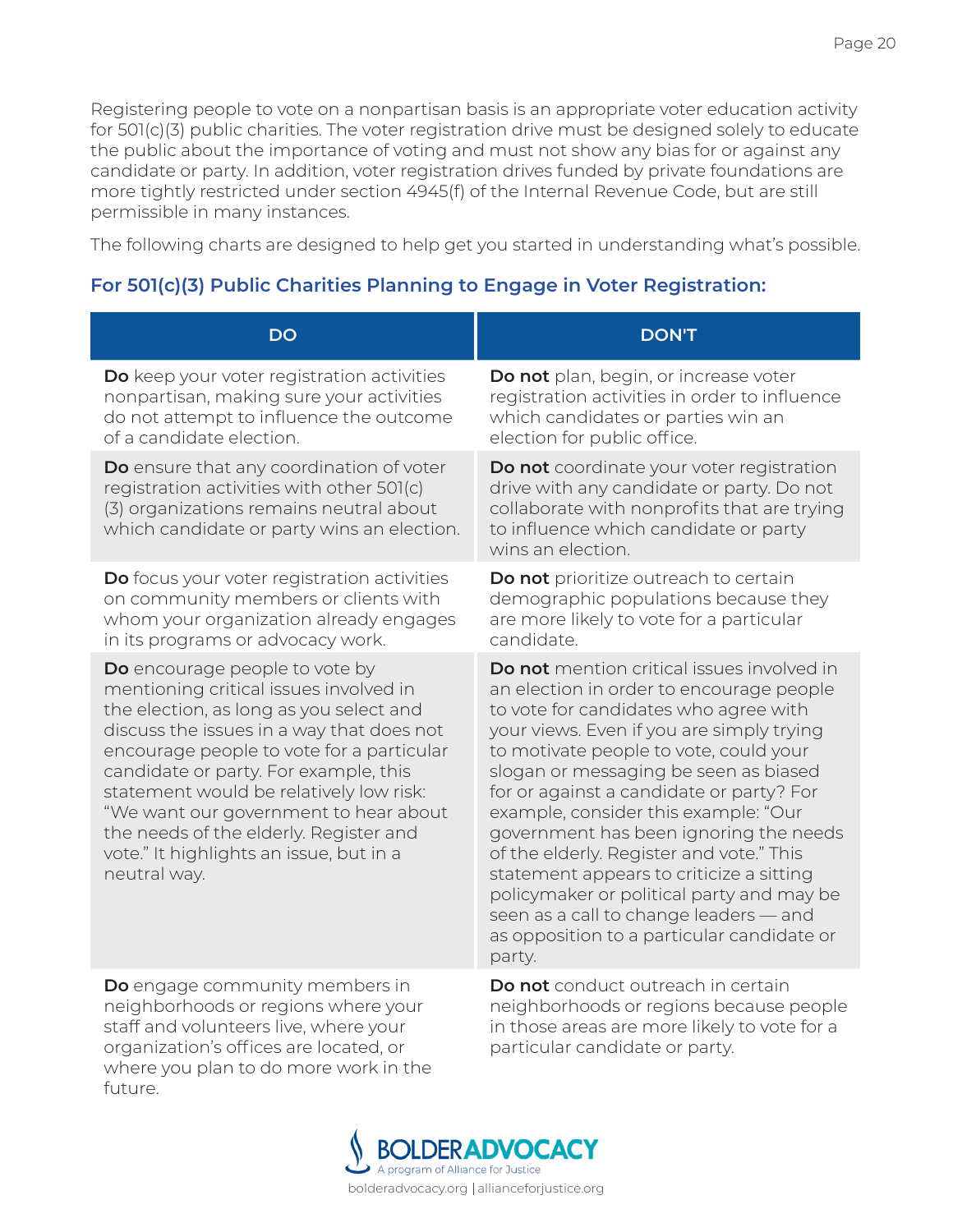| Do focus on populations that have been<br>historically underrepresented at the polls<br>(young people, low-income community<br>members, people who have completed<br>their criminal sentence and are now<br>eligible to vote, homeless individuals,<br>people with disabilities, etc.).                                                                                             | Do not reach out to specific<br>underrepresented populations because<br>you believe they are more likely to vote for<br>a particular candidate or party.                                                                      |
|-------------------------------------------------------------------------------------------------------------------------------------------------------------------------------------------------------------------------------------------------------------------------------------------------------------------------------------------------------------------------------------|-------------------------------------------------------------------------------------------------------------------------------------------------------------------------------------------------------------------------------|
| Do urge voters to support or oppose a<br>ballot measure (and count it against your<br>organization's annual lobbying limit).<br>Public charities can target outreach<br>efforts in areas where voters are likely<br>to be on your side in the ballot measure<br>campaign, and you can use slogans that<br>reflect your stance on the ballot measure.                                | Do not criticize or praise any candidate or<br>party.                                                                                                                                                                         |
| Do learn the voting rights laws in your<br>state. See our State Law Resources for<br>more information about voter registration<br>in many states.                                                                                                                                                                                                                                   | Do not assume that voter registration<br>rules are the same from state to state.                                                                                                                                              |
| Do, if you are carrying out voter<br>registration as part of a campaign to<br>support or oppose a ballot measure, learn<br>IRS rules for 501(c)(3) public charities that<br>engage in ballot measure advocacy. In<br>addition, most states also regulate ballot<br>measure activities under their campaign<br>finance laws, so see our State Law<br>Resources for more information. | Do not forget to check the IRS lobbying<br>rules and your state's ballot measure<br>campaign finance rules if you are<br>carrying out voter registration as part of<br>a campaign to support or oppose a ballot<br>measure.   |
| Do offer food, swag, or other gifts to<br>everyone who passes by your voter<br>registration location, whether or not they<br>register to vote (if you choose to offer<br>anything).                                                                                                                                                                                                 | Do not offer incentives only in exchange<br>for individuals registering to vote. Do not<br>give out anything of value only if people<br>register for a specific party or promise to<br>vote for a certain candidate or party. |
| Do offer to provide a free ride to the polls<br>on election day.                                                                                                                                                                                                                                                                                                                    | Do not offer free rides to the polls just<br>to people whom you think will vote for a<br>certain candidate or party.                                                                                                          |

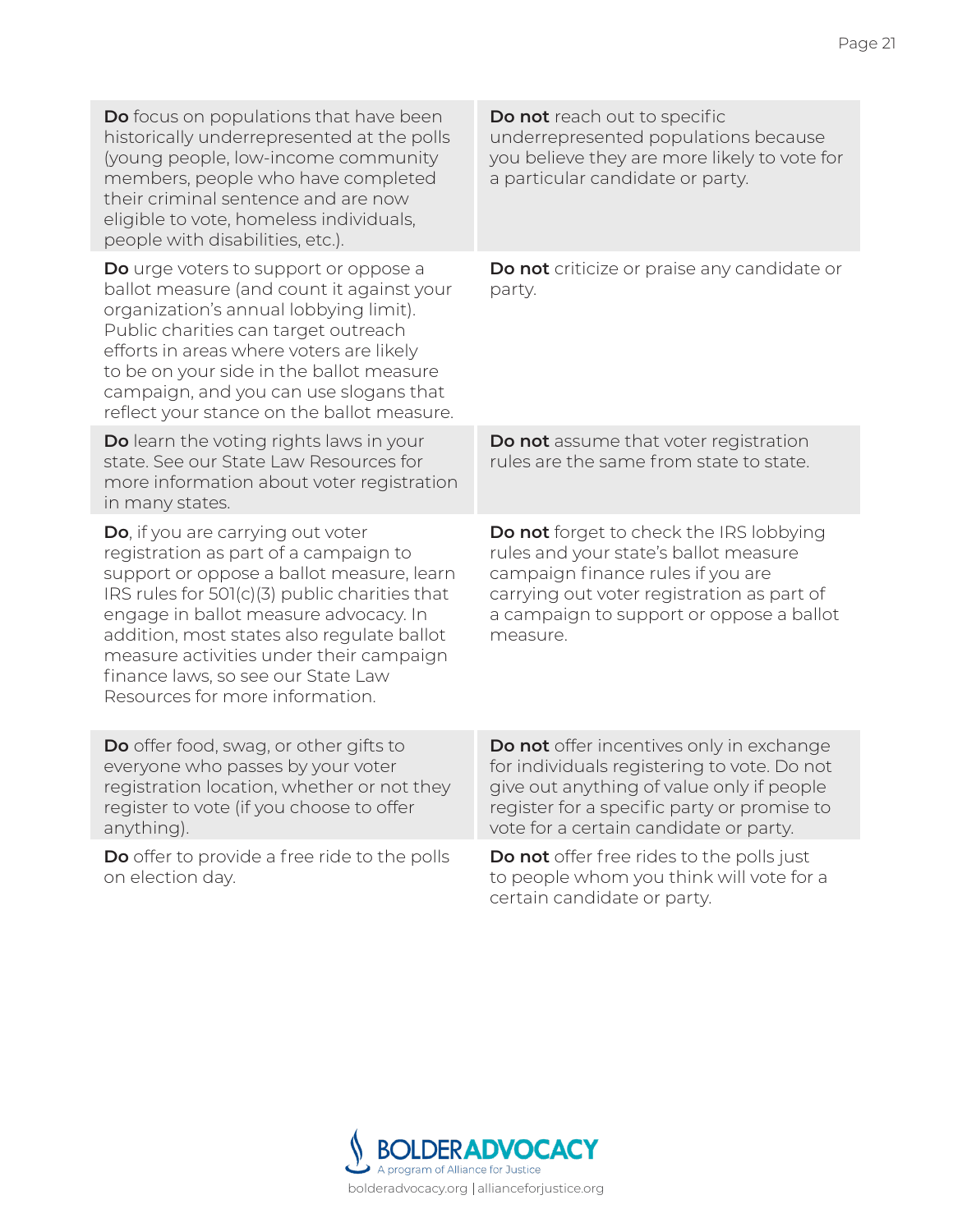## **For Foundations Planning to Support Voter Registration:**

| <b>DO</b>                                                                                                                                                                                                                                                                                                                                                                                                      | <b>DON'T</b>                                                                                                                                                                                                                                    |  |  |  |  |
|----------------------------------------------------------------------------------------------------------------------------------------------------------------------------------------------------------------------------------------------------------------------------------------------------------------------------------------------------------------------------------------------------------------|-------------------------------------------------------------------------------------------------------------------------------------------------------------------------------------------------------------------------------------------------|--|--|--|--|
| <b>PRIVATE FOUNDATIONS</b>                                                                                                                                                                                                                                                                                                                                                                                     |                                                                                                                                                                                                                                                 |  |  |  |  |
| <b>Do</b> fund organizations that register<br>voters. The best practice is to give<br>general support grants. If you would<br>like to earmark grants for voter<br>registration drives, make sure you fulfill<br>the requirements of section 4945(f)<br>of the Internal Revenue Code. Please<br>see our factsheet, <b>Voter Registration</b><br><b>Rules for Private Foundations</b> , for more<br>information. | <b>Do not</b> earmark grants for "voter<br>registration drives" unless you meet the<br>requirements of 4945(f).                                                                                                                                 |  |  |  |  |
| <b>PUBLIC FOUNDATIONS</b>                                                                                                                                                                                                                                                                                                                                                                                      |                                                                                                                                                                                                                                                 |  |  |  |  |
| <b>Do</b> fund organizations that register voters.                                                                                                                                                                                                                                                                                                                                                             | <b>Do not</b> include prohibitions against<br>voter registration activities in your grant<br>agreements.                                                                                                                                        |  |  |  |  |
| <b>Do</b> register voters, following the best<br>practices above.                                                                                                                                                                                                                                                                                                                                              | <b>Do not</b> avoid engaging in voter<br>registration. Grantees often take their<br>cues from their funders; by talking about<br>your voter registration activities, you are<br>modeling great opportunities for your<br>grantees and partners. |  |  |  |  |

Most of the best practices in this 501(c)(3) voter registration guide also apply to 501(c)(3) get-out-the-vote (GOTV) efforts. For example, non-partisan voter registration guidelines (targeting, messaging, etc.) are also helpful guidelines for GOTV. One difference is that all 501(c)(3) organizations, including private foundations, can engage in GOTV campaigns. (See above regarding limitations for private foundations that fund voter registration drives.)

This is a critical time for nonprofits to work to ensure that the electorate reflects America's increasingly diverse communities.

This guide is written in conjunction with Bolder Advocacy, a program of Alliance for Justice. Nonprofits can contact Bolder Advocacy at **[advocacy@afj.org](mailto:advocacy%40afj.org?subject=)** or **866-NP-LOBBY** for more best practices for planning and funding voter registration and GOTV activities or reference the following BA guides:

- **[The Rules of the Game: A Guide to Election-Related Activities for 501\(c\)\(3\)](https://bolderadvocacy.org/resource/the-rules-of-the-game-a-guide-to-election-related-activities-for-501c3-organizations/)  [Organizations](https://bolderadvocacy.org/resource/the-rules-of-the-game-a-guide-to-election-related-activities-for-501c3-organizations/)** for more information about 501(c)(3) public charities' rights and responsibilities regarding voter registration.
- **[Investing in Change: A Funder's Guide to Supporting Advocacy](https://bolderadvocacy.org/resource/investing-in-change-a-funders-guide-to-supporting-advocacy/)** for more information about funders' rights and responsibilities regarding how to support organizations that engage in voter registration.

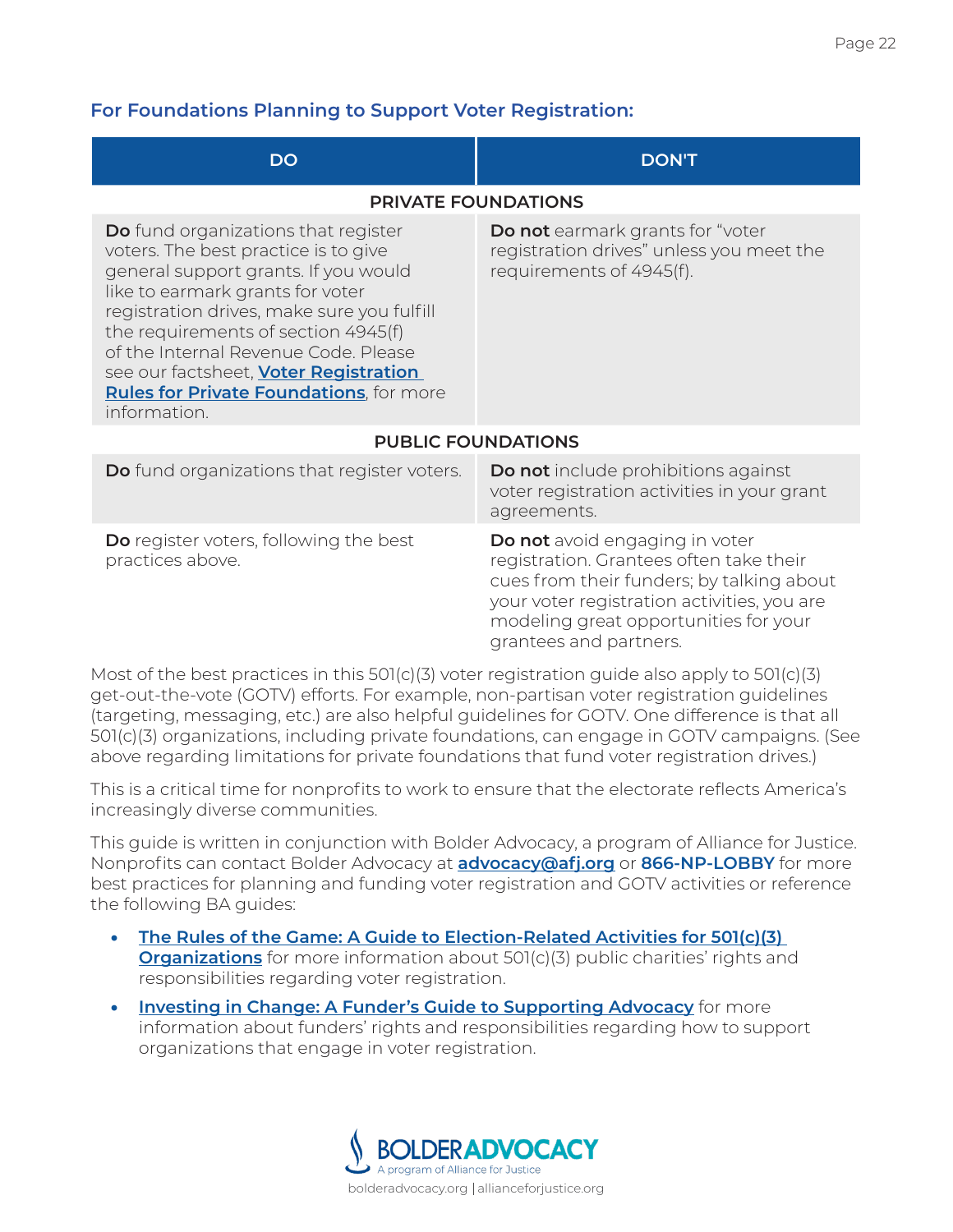Some other wonderful resource for nonprofits interested in nonpartisan voter engagement resources, suggestions and tips can be found at

> Nonprofit Vote 866-Our-Vote

Nonpartisan Election Protection in multiple languages

# <span id="page-24-0"></span>**Other Nonprofit Organizations**

# <span id="page-24-1"></span>**501(C)(4) ORGANIZATIONS**

Unlike the 501(c)(3), the 501(c)(4) organization enjoys the benefit of being able to engage in some political activity, including political candidate activity, or "electioneering." Historically, 501(c)(4) organizations were quite restricted from engaging in political activity. However, following the Citizens United v. Federal Election Commission Supreme Court decision in 2010, 501(c)(4) organizations were able to significantly increase expenditures and engagement in political activity.<sup>46</sup>

Although 501(c)(4) organizations are allowed to participate in more political activity than  $501(c)(3)$ s, there is no bright-line rule for how much political activity is permissible.<sup>47</sup> It is generally understood that exempt activities must constitute the 501(c)(4) organization's primary activities, and political campaign activities are not exempt activities. Due to the lack of a clear rule on this issue, 501(c)(4) organizations typically operate under the assumption that as long as political campaign activity expenditures are less than primary expenditures, then they are furthering their social welfare purposes.

This laissez-faire position on 501(c)(4) organizations and electioneering in recent years has led not only to the creation of "super PACs," as described in greater detail herein, but also allows 501(c)(4)s to operate with great confidentiality.

# <span id="page-24-2"></span>**State-Specific Contribution Limits**

Kansas has its own body of laws and regulations regarding nonprofits and political activity. Keep in mind that where state law conflicts with federal law, federal law will generally trump state law. For example, Kansas may permit something that is still barred under federal law. However, there may be instances where Kansas law is more strict than federal law, allowing organizations to comply with both federal and state law. It is important for organizations to consult counsel regarding how to handle a state and federal law conflict.

# <span id="page-24-3"></span>**OVERVIEW OF KANSAS CAMPAIGN FINANCE**

The Kansas Campaign Finance Act is located at **[K.S.A. § 25-4142 et seq.](http://kslegislature.org/li/b2011_12/statute/025_000_0000_chapter/025_041_0000_article/)** and the regulations are located at **[K.A.R. § 19-20-1 through 19-30-4](http://www.kansas.gov/ethics/Campaign_Finance/Rules_and_Regulations.html)**. The Kansas Governmental Ethics Commission regulates campaign finance and issues opinions concerning campaign finance.

A few judicial opinions discuss the campaign finance act: *State v. Palmer*, 248 Kan. 681 (1991) (Violations of act involving theft, conspiracy, false writing, criminal solicitation, and

<sup>47</sup> *See* generally, 52 U.S.C. § 30118.



<sup>46</sup> *Citizens United v. Federal Election Com'n,* 558 U.S. 310 (2010).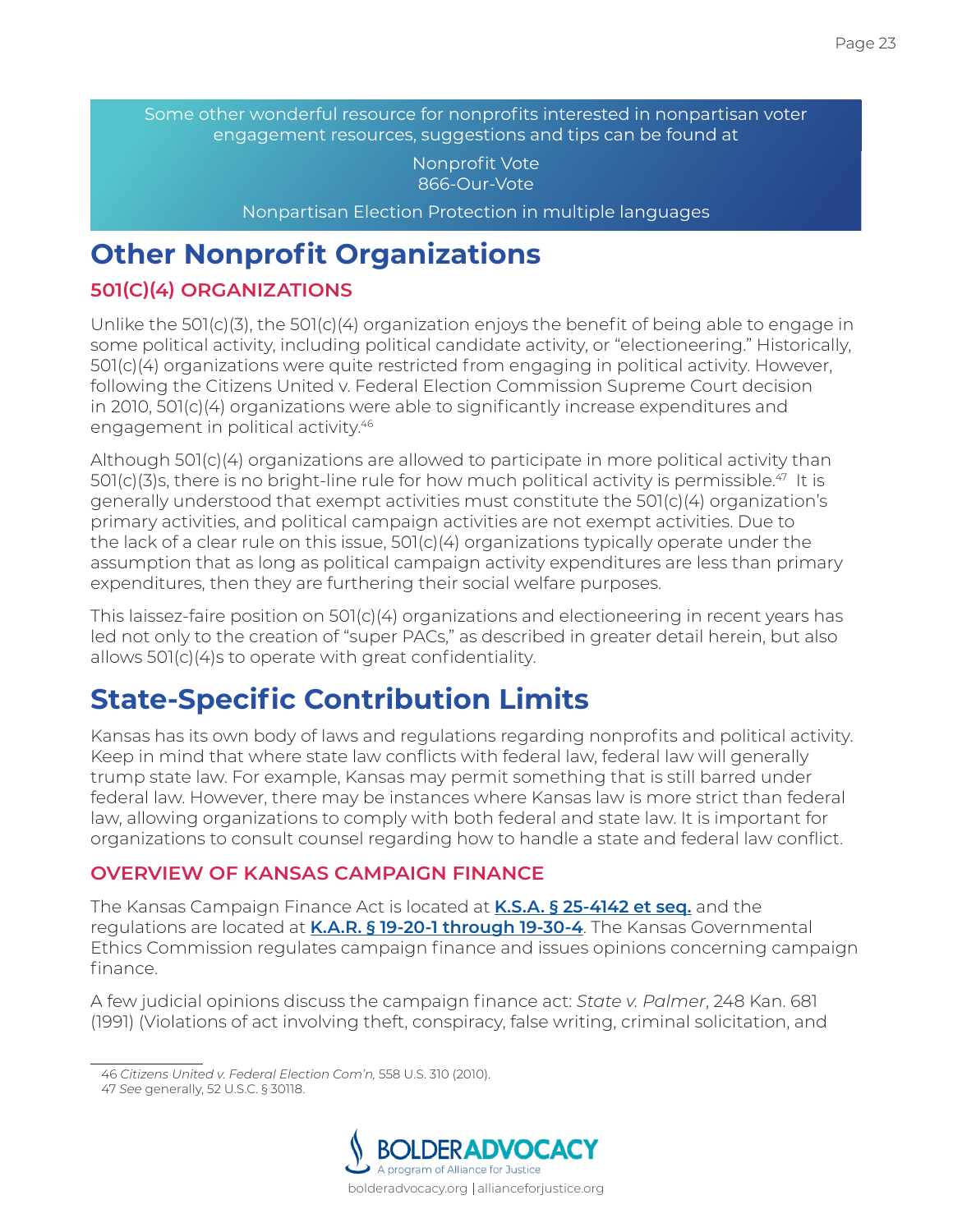acts constituting concealment); *Legislative Coordinating Council v. Stanley*, 264 Kan. 698 (1998) (Payment of vouchers for contested election costs by director of accounts and reports does not violate K.S.A. 25-4169a); *Kansans for Life, Inc. v. Gaede,* 38 F.Supp.2d 928 (U.S.D.C. Kan. 1999) (First amendment rights violated, statute held unconstitutionally vague); and *Cole v. Mayans,* 276 Kan. 866 (2003) (Campaign funds from state office not transferable to city office).

|                                                                    | <b>Governor</b>                               | <b>State</b><br><b>Senate</b>                 | House / Local<br><b>Offices</b>             | Other<br><b>Statewide</b>                     |
|--------------------------------------------------------------------|-----------------------------------------------|-----------------------------------------------|---------------------------------------------|-----------------------------------------------|
| Individuals /<br>Corporations /<br><b>Organizations</b>            | \$2,000                                       | \$1,000                                       | \$500                                       | \$2,000                                       |
| <b>PACs</b>                                                        | \$2,000                                       | \$1,000                                       | \$500                                       | \$2,000                                       |
| <b>State Party</b><br><b>Committee</b>                             | \$2,000<br>(Primary)<br>No Limit<br>(General) | \$1,000<br>(Primary)<br>No Limit<br>(General) | \$500<br>(Primary)<br>No Limit<br>(General) | \$2,000<br>(Primary)<br>No Limit<br>(General) |
| <b>Congressional</b><br>or Recognized<br>Party<br><b>Committee</b> | \$2,000<br>(Primary)<br>No Limit<br>(General) | \$1,000<br>(Primary)<br>No Limit<br>(General) | \$500<br>(Primary)<br>No Limit<br>(General) | \$2,000<br>(Primary)<br>No Limit<br>(General) |

# <span id="page-25-0"></span>**CONTRIBUTION LIMITS AND SOURCE RESTRICTIONS**

48

#### **Note:**

- For contributions from a national party committee to a party committee, the limits are \$25,000 to state committees and \$10,000 to recognized, congressional and county committees.
- $501(c)(4)$ ,  $501(c)(5)$ , and  $501(c)(6)$  nonprofit organizations are permitted to make contributions to Kansas candidates pursuant to the limits above. Contributions include direct cash contributions as well as in-kind contributions. These non c3 organizations can also make unlimited independent expenditures as well as electioneering communications as described in more detail below.
- It may even be possible for 501(c)(3) entities to engage in electioneering communications provided they remain nonpartisan when all the facts and circumstances are taken into account.

# **Aggregation**

There are no separate aggregate limits for contributions to multiple recipients.

<sup>48</sup> *K.S.A. § 25-4153. The contribution limits displayed in this table are only for the more notable offices and groups. A complete list of the contribution limits can be found in K.SA. § 25-4153.*

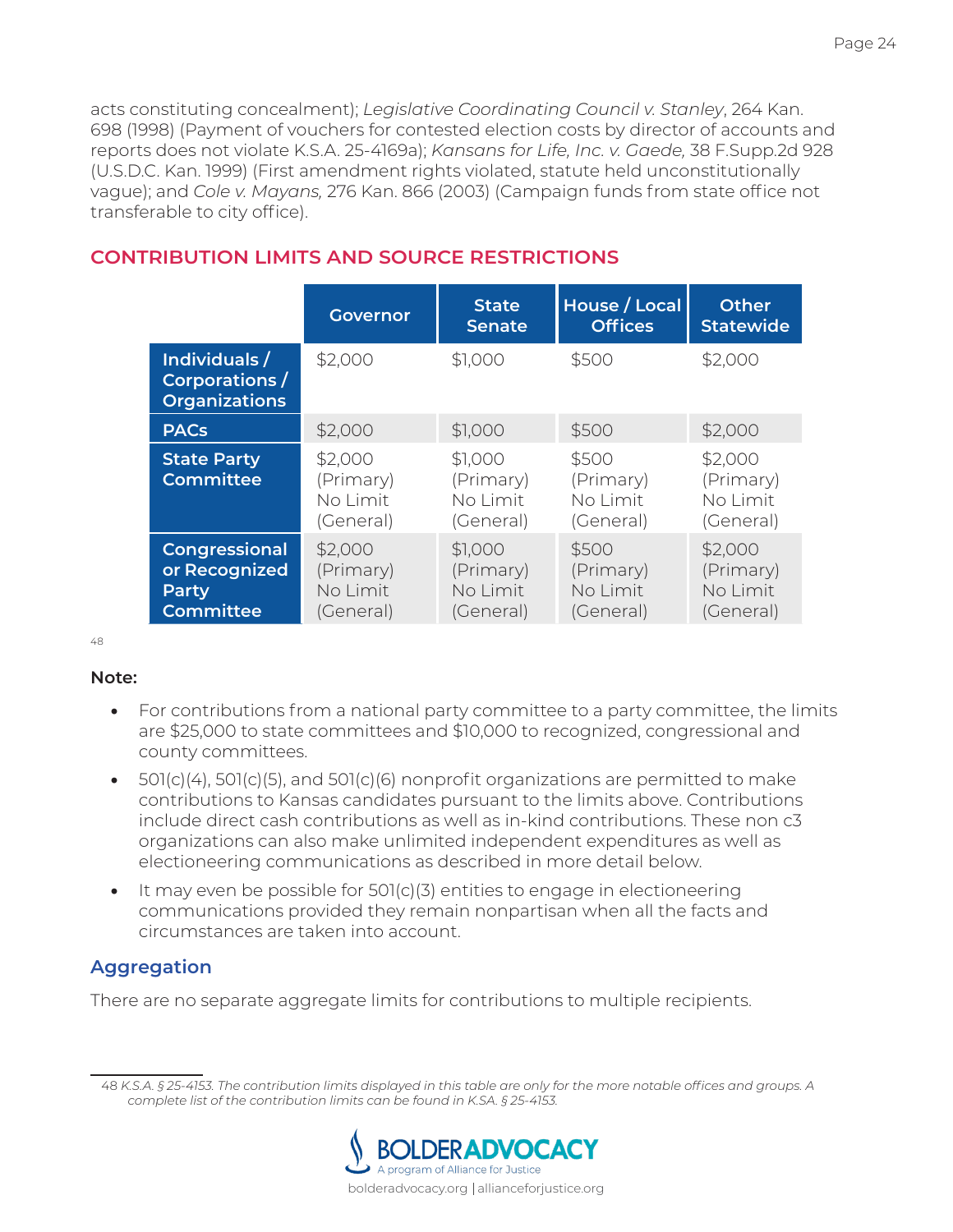#### **Contributions During Legislative Session Prohibited**

After January 1st and prior to adjournment sine die of the legislature or at any other time it is in session, no lobbyist, political committee or person (including a c4, c5, or c6 noprofit corporation), other than an individual, shall make a contribution to a legislator, to an officer elected statewide, to a candidate for either, to their candidate committee or to a political committee for the senate or house.49

#### **Location of Contributions**

There are no restrictions on locations where contributions may be delivered (e.g., state office buildings), although there are some restrictions on the use of public property, public employee time and municipal buildings for campaigning, violations of which are a class C misdemeanor.50

#### **Cash Contributions**

Contributions which in the aggregate exceed \$100 for any one primary or general election cannot be made in cash.<sup>51</sup> A check, credit card or money order must then be used.<sup>52</sup>

#### **Campaign Surplus**

At the time of termination of any campaign, all of a candidate's residual funds not obligated for expenses incurred in the campaign or the holding of office must be contributed to charity, contributed to a party committee, refunded to the contributors or paid into the state general fund.<sup>53</sup>

#### **No Restrictions Based on Type of Donor**

There are no special contribution restrictions for particular kinds of contributors, such as lobbyists, unions or state contractors, other than the above legislative session restrictions, which apply to all donors except individuals.

#### **Contributions by Another/Anonymous Contributions**

Contributions must be made in the name of the person providing the contribution, and contributions in excess of \$10 must be accompanied with the name and address of the contributor.54

#### **Teachers' Unions and Other Public Employee Unions**

The legislature recently placed limits on how teachers' unions and other public employee unions can raise funds for political purposes from union members. Previously unions could allow members to vote to allocate a portion of member dues to be used for political purposes. Under this new law, unions must raise funds only through voluntary donations.<sup>55</sup>

 *K.S.A. § 25-4153a. K.S.A. § 25-4169a. K.S.A. § 25-4153(i).. K.S.A. § 25-4153(i). K.S.A. § 25-4157a(d). K.S.A. § 25-4154(a) and (b). K.S.A. § 75-4333.*

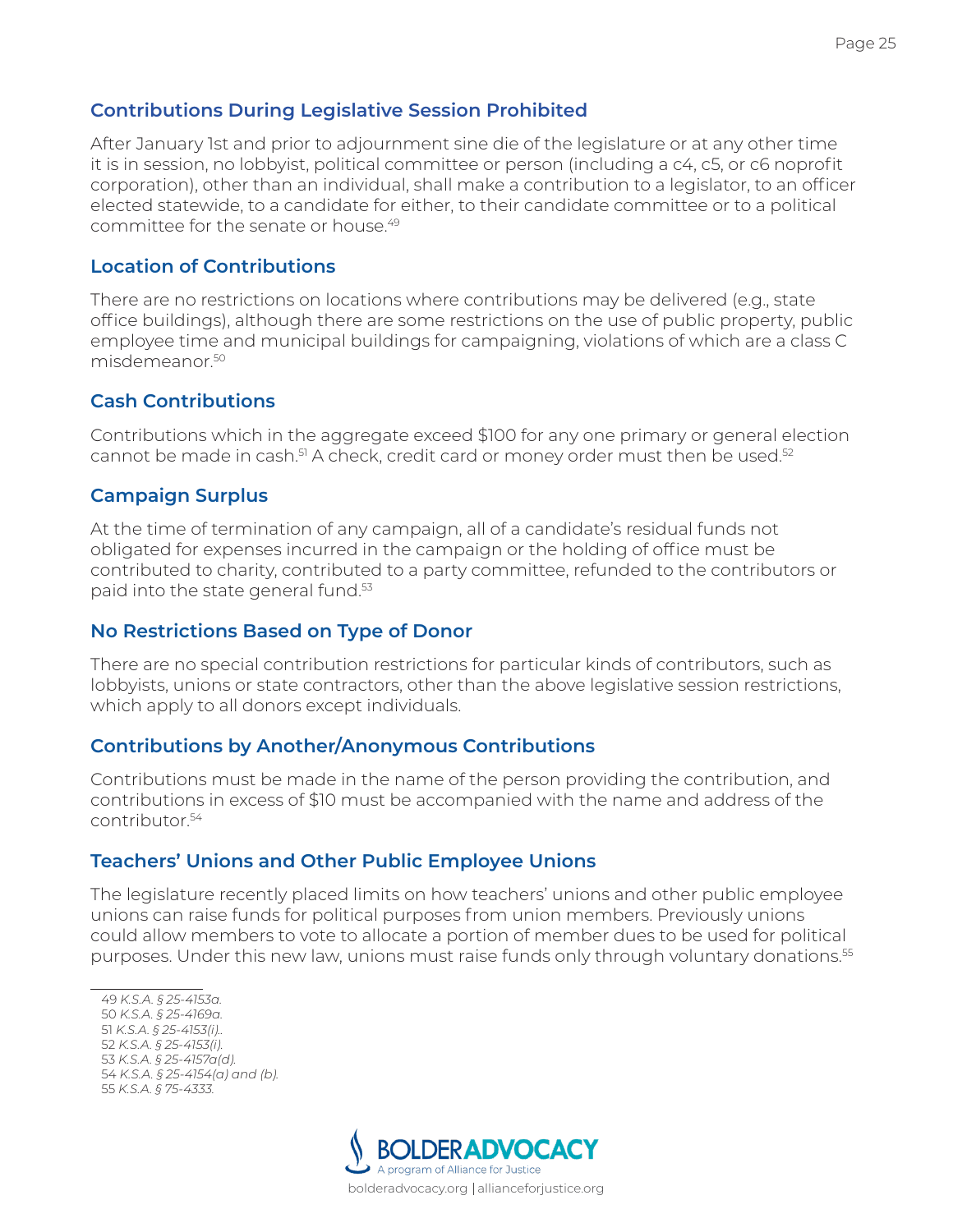# **In-Kind Contributions**

In-kind contributions such as goods or services are treated the same as monetary contributions and are valued at fair market value.

- "Contributions" regulated by the Finance Act are broadly defined as
	- o (A) any advance, conveyance, deposit, distribution, gift, loan or payment of money or other thing of value given to a candidate, candidate committee, party committee or political committee
	- o or (B) otherwise made. In either case, they must be given or made for the purpose of causing or expressly advocating the nomination, election or defeat of a clearly identified candidate for state or local office.56 Kansas does not regulate contributions or expenditures for issue advocacy ads (electioneering communications), as explained below.
- In-kind contribution also means the use of any goods, services, or anything of value, or the spending of any money, for the benefit of any candidate, candidate committee, party committee, or political committee when the use or expenditure is made in cooperation with or with the consent of the candidate, committee, or representative of them.57
- To be a regulated in-kind contribution there must again be express advocacy. $58$
- Volunteer Service
	- o The value of volunteer services provided without compensation does not constitute an in-kind contribution.59

#### <span id="page-27-0"></span>**COMMUNICATIONS**

#### **Issue Advocacy vs. Express Advocacy**

Express advocacy is any communication that falls under the "magic words" test as laid out in Buckley v. Valeo. These include communications that state "vote for the secretary of state," "re-elect your senator," "support the democratic nominee," vote for or vote against Smith, etc.<sup>60</sup> Although the statute states that express advocacy is "not limited to" these terms, the Kansas Ethics Commission considers the magic words, or at least minor variations on them, to be the test for express advocacy.

The Kansas Legislature considered, but rejected, amendments to K.S.A. § 25-4143 which would have constitutionally broadened the scope of express advocacy to include communications "which in context have no other reasonable meaning than to support or oppose" a candidate. Thus, although K.S.A. § 25-4143(h) states that express advocacy is "not limited to" the magic words listed, the statute's judicial and legislative history support its construction that express advocacy requires the magic words or at least minor variations of them.



<sup>56</sup> *K.S.A. § 25-4142(e)(1)(A) and (B).*

<sup>57</sup> *K.A.R. § 19-20-2(b).* 

<sup>58</sup> *Opinion 2008-10 (in-kind contributions must involve express advocacy in order to be regulated contributions).* 59 *K.S.A. § 25-4143(e)(2)(A).*

<sup>60</sup> *K.S.A. § 25-4143(h).*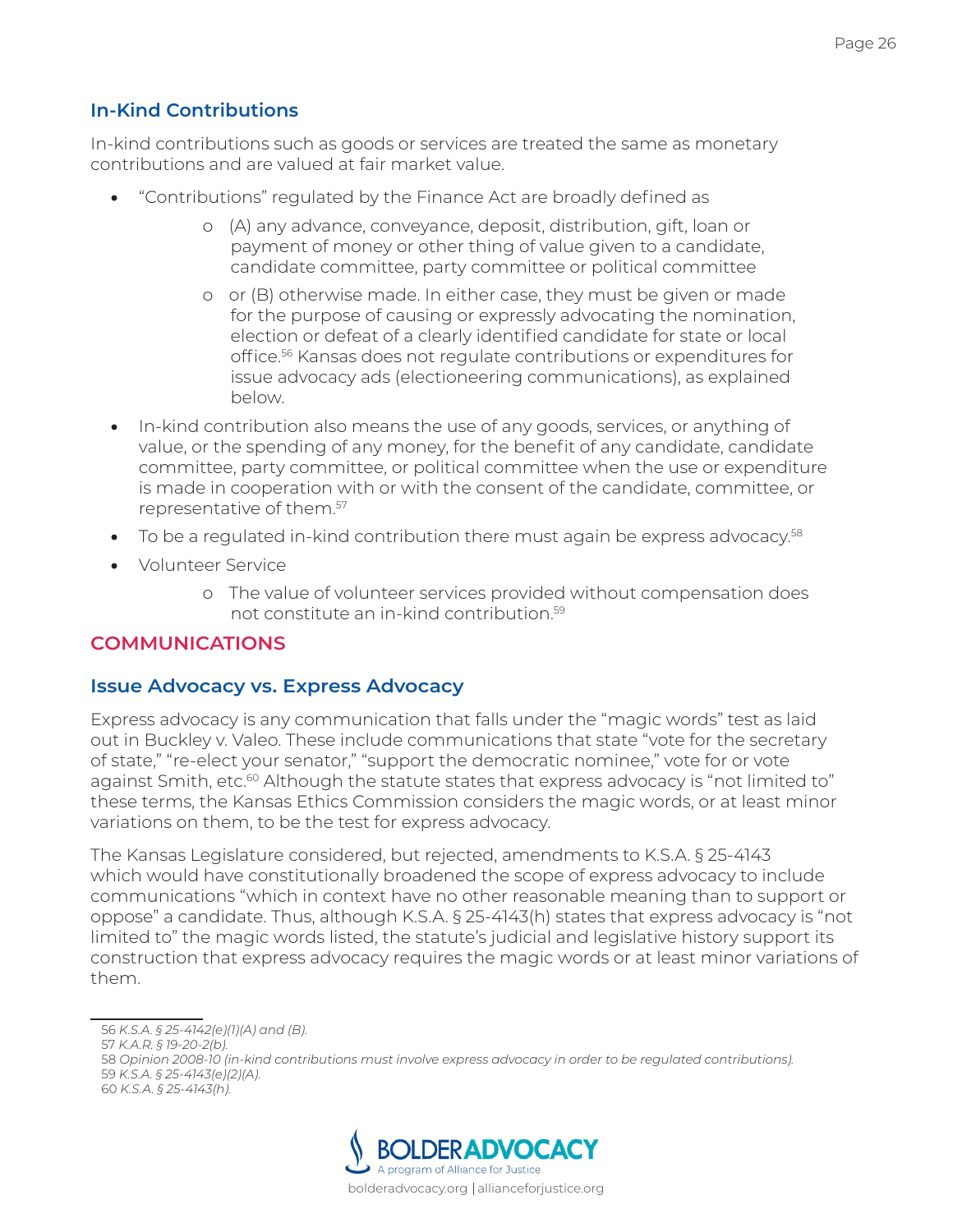### **Member Communications**

Expenditures for express advocacy communications made in the form of internal organizational communications of business, labor, professional, or other organizations are not regulated or reportable as in-kind contributions.<sup>61</sup> Therefore, there is no limit on or reporting of expenditures made for these communications.

The Ethics Commission has stated that K.A.R. § 19-24-3 would apply regardless of whether the association is incorporated. It has also stated that this exception is for communications made in the ordinary course to members or shareholders and suggesting which candidates to support or oppose. If the communications are part of a concerted express advocacy campaign effort, the Commission might not view them as "merely endorsing" a candidate.

### **Electioneering Communications**

Because it is not express advocacy, Kansas does not regulate electioneering communications, issue ads, or non-express advocacy communications. The Ethics Commission's website provides the following information on issue ads:

"Issue ads are communications, sometimes referred to as electioneering communications, that do not expressly advocate for the election or defeat of a clearly identified candidate for state or local office. These advertisements or mailings may ask you to contact a candidate or current office holder to give them your viewpoint on a specific subject, but the literature or advertisement does not ask you to vote for or against a specific candidate. Because there is no express advocacy, individuals and/or organizations that use these types of advertisements or communications do not fall under the jurisdiction of the Campaign Finance Act. Therefore, there is no reporting of this activity."

However, Kansas law **does** prohibit candidates for elected office from appearing in certain public service announcements or advertisements or allowing the candidate's name to be used in a public service announcements or advertisements during a period beginning 60 days before any primary election in which the candidate's name appears on the ballot and ending with the conclusion of the general election.<sup>62</sup> This prohibition applies only to a message "broadcast by electronic, telephone or print media" in which time or space is either (1) donated on behalf of the media, (2) paid for with public sector funds, or (3) paid for with private sector funds from the current contractor of the sponsoring government entity. A candidate may personally appear on a scheduled radio or television program and may participate in a newspaper interview and discuss, announce or promote an issue of public importance, concern or welfare during the specified time frame. Additionally, advertisements paid for by a candidate, PAC or a third party not covered by the ban would be allowed.63

#### **Independent Expenditures**

Independent expenditures are expenditures made without the cooperation or consent of

<sup>63</sup> *Kansas Ethics Commission Op. No. 2012-03..*



<sup>61</sup> *K.A.R. § 19-24-3.* 

<sup>62</sup> *K.S.A. § 25-4189(a).*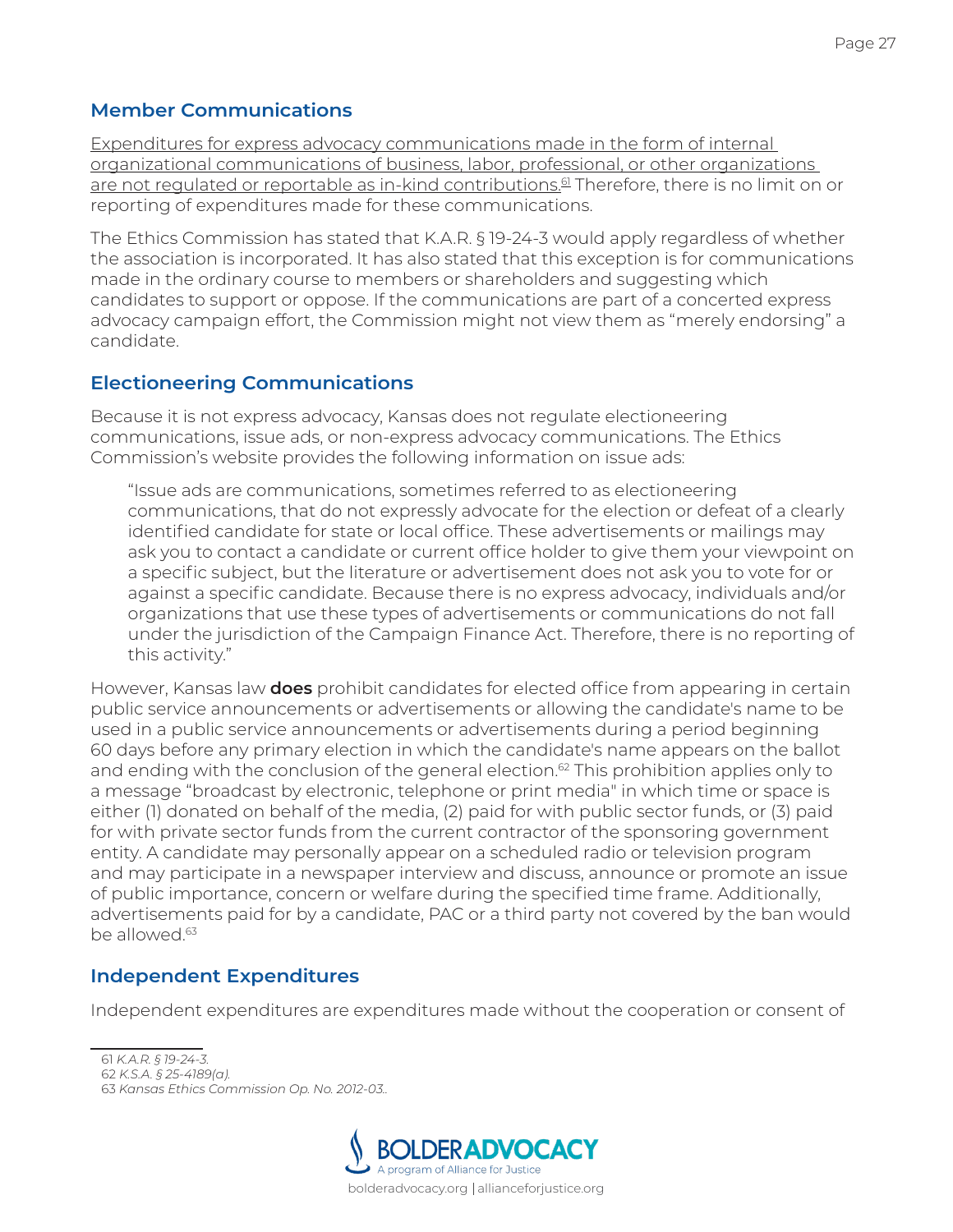a candidate, or agent of such candidate, intended to be benefitted and which expressly advocate the election or defeat of a clearly identified candidate.<sup>64</sup>

Non 501(c)(3) organizations, political action committees, party committees, individuals or other persons may make independent expenditures.

#### **No Limits on Independent Expenditures**

Independent expenditures are not subject to contribution limits because the expenditure is not made with the consent or cooperation of the candidate or his or her agent.<sup>65</sup>

#### **Reporting Independent Expenditures**

PACs and party committees are required to report all independent expenditures. The vendor to whom the payment is made must be disclosed. For independent expenditures in excess of \$300, the name and address of the candidate expressly advocated or opposed, as well as the expenditure amount and the service or product provided, must be disclosed.<sup>66</sup>

Individuals, corporations (including 501(c)(4)/(c)(5)/or (c)(6) entities) or other persons making independent expenditures of \$100 or more must file a one page report showing the name and address of each contributor of \$50 or more, the name and address of each vendor paid \$50 or more for the expenditure and the name of the candidate expressly advocated or opposed.67

They must also file reports for last minute independent expenditures made or accrued and contributions received in excess of \$300 beginning 11 days before a primary or general election and ending at 11:59 p.m. on the Wednesday preceding the date of the election.<sup>68</sup> Four daily reports are also due for the Thursday, Friday, Saturday and Sunday preceding the election, due before 5 p.m. the next day.<sup>69</sup>

#### **Disclaimers for Express Advocacy**

Published, broadcasted, telephone, or internet communications containing express advocacy must have certain disclosures. Newspapers must contain the word "advertisement" or "adv." And the name of the sponsor's representative and organization or individual sponsor. Broadcast, telephoned, and brochure express advocacy must state "Paid for" or "Sponsored by" and contain similar information. Failure to make these disclosures is the offense of corrupt political advertising, punishable as a class C misdemeanor.70

#### <span id="page-29-0"></span>**POLITICAL ACTION COMMITTEES**

#### **In-State PACs**

 *K.S.A. § 25-4148c(d)(2).. K.A.R. § 19-20-2(b). K.S.A. § 25-4148c. K.S.A. § 25-4150.. K.S.A. §§ 25-4148c(b)(1) and 4148d(b)(1).. K.S.A. § 25-4148c(b)(2) and 4148d(b)(2). K.S.A. § 25-4156, K.A.R. § 19-20-4..*

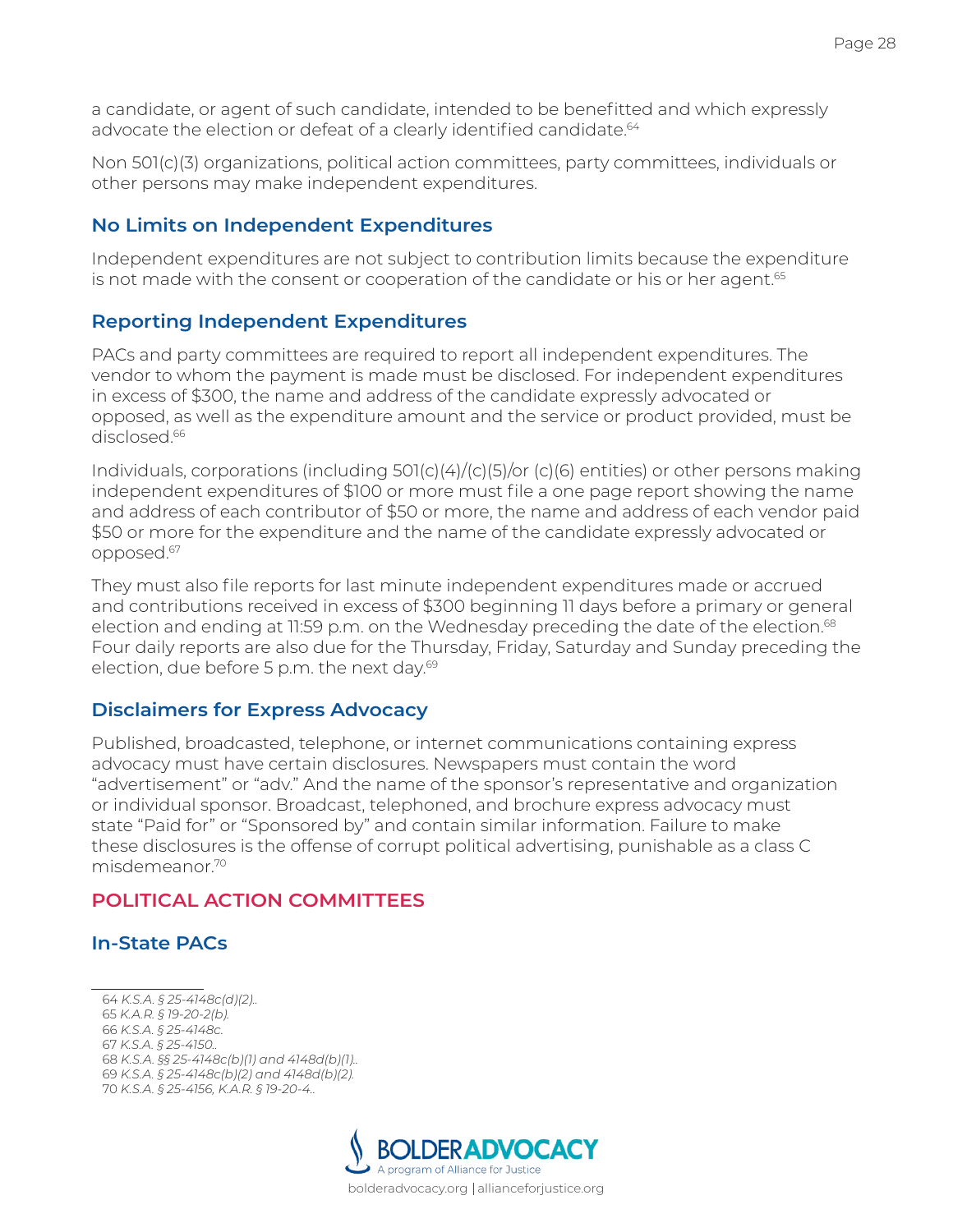A political action committee (PAC) means any combination of two or more individuals or any person (including a nonprofit organization) other than an individual, a major purpose of which is to expressly advocate the nomination, election or defeat of a clearly identified candidate for state or local office in Kansas or to make contributions or expenditures for that purpose.<sup>7</sup> Note that individuals or entities that make expenditures supporting or opposing constitutional amendments will not have to register as a PAC, but are subject to separate reporting requirements, discussed in the "Ballot Measures" section below.

# **Organization and Registration**

A PAC which anticipates receiving such contributions or making such expenditures must appoint a chairperson and treasurer, and the chairperson must file a statement of organization with the Secretary of State within 10 days after establishment of the committee.72

Annual registration is also required on or before July 1st of each year and an annual registration fee is required.73

- The PAC bank account need not be in-state nor need the treasurer be a resident.
- Registration fees:
	- o For PACs anticipating receipt of less than \$500, the registration fee is  $$25:$
	- o For PACs anticipating receipt of more than \$500 but less than \$2,501, the registration fee is \$50;
	- o For PACs anticipating receipt of \$2,501 or more in any calendar year, the registration fee is \$300;
	- o If a PAC that paid a lower registration fee subsequently surpasses the monetary threshold, it must, within three days of surpassing this amount, amend its registration and submit payment to make up the difference<sup>74</sup>
	- o Every treasurer of a PAC must file period campaign finance reports with the Secretary of State.<sup>75</sup> Forms may be filed electronically, or paper copies may be submitted to the Secretary of State's office.

Regular and last-minute report periods and their due dates vary each year and may be obtained from the Kansas Governmental Ethics Commission website. Special last-minute reports of independent expenditures and contributions must also be filed for the period commencing 11 days before and ending on the Wednesday preceding an election.<sup>76</sup> Local candidate reports are filed in the office of the county election officer of the county in which the name of the candidate is on the ballot. Party committees file reports only with the Secretary of State's office. In-State and Out-of-State PACs file reports with the Secretary of State's office while local PACs file reports in the county in which the local PAC

<sup>76</sup> *K.S.A. §§ 25-4148c, 25-4148d.*



<sup>71</sup> *K.S.A. § 25-4143(k).*

<sup>72</sup> *K.S.A. § 25-4145 (a).*

<sup>73</sup> *K.S.A. § 25-4145(d).* 74 *K.S.A. § 25-4145*

<sup>75</sup> *K.S.A. § 25-4148(c), (b); K.A.R. §§ 19-29-1a, 19-29-2.*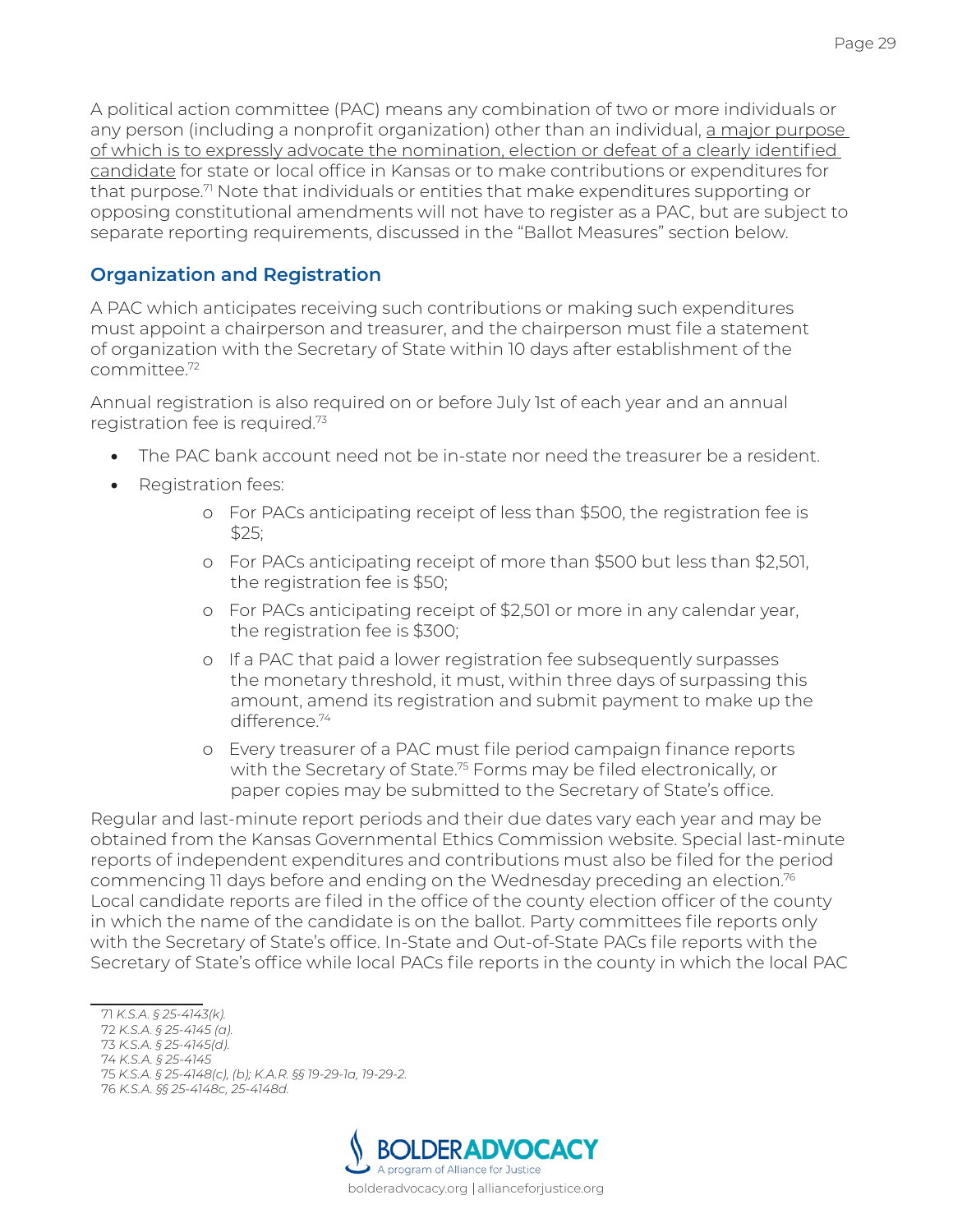is domiciled.77 Reports are posted for view on the Ethics Commission website. Donors are listed on the reports and their names are searchable.

# **OUT-OF-STATE AND OTHER PACS**

# **Reporting**

Any combination of three or more individuals or a person other than an individual, not domiciled in Kansas, which makes or intends to make a contribution to a candidate, candidate committee, party committee or political committee in this state must either:

• File a verified statement containing (a) the names and addresses of the responsible individuals, (b) the name and address of each person who has contributed more than \$50 to it within the past 12 months and (c) the aggregate amount of contributions to it within the past 12 months. These reports must be filed for each regular treasurer reporting period.78 The statement shall include the names and addresses of contributors who are residents of Kansas, non-residents with jobs in Kansas, and those making contributions earmarked for use in Kansas. Other contributions may be disclosed in aggregate.79

#### **OR**

- File a statement of organization under K.S.A. § 25-4145, establish a separate fund for the purpose of receiving contributions and making expenditures relating to any election for state office in this state and file statements and reports involving such fund in the manner provided by K.S.A. 25-4148 for political committees and party committees.80
- Exceptions: The above reporting requirements do not apply to: (1) any political party having a national organization which reports under federal law, (2) a bona fide corporation organized under the laws of another state or (3) a union, if the contribution is made from union funds.81

# **PAC Termination**

To terminate, a PAC's treasurer must file a termination report with the Kansas Secretary of State if it has been involved with a candidate for state office. If the PAC has been involved with a candidate for local office, a report must be filed with the county election officer. The termination report shall include full information on the disposition of residual funds. Any report of final contributions and expenditures may include a termination report.<sup>82</sup>

 *K.S.A. §§ 25-4148c, 25-4148d. K.S.A. § 25-4172(a)(1). K.A.R. § 19-21-6. K.S.A. § 25-4172(a)(2). K.S.A. § 25-4172(b)* 82 *K*